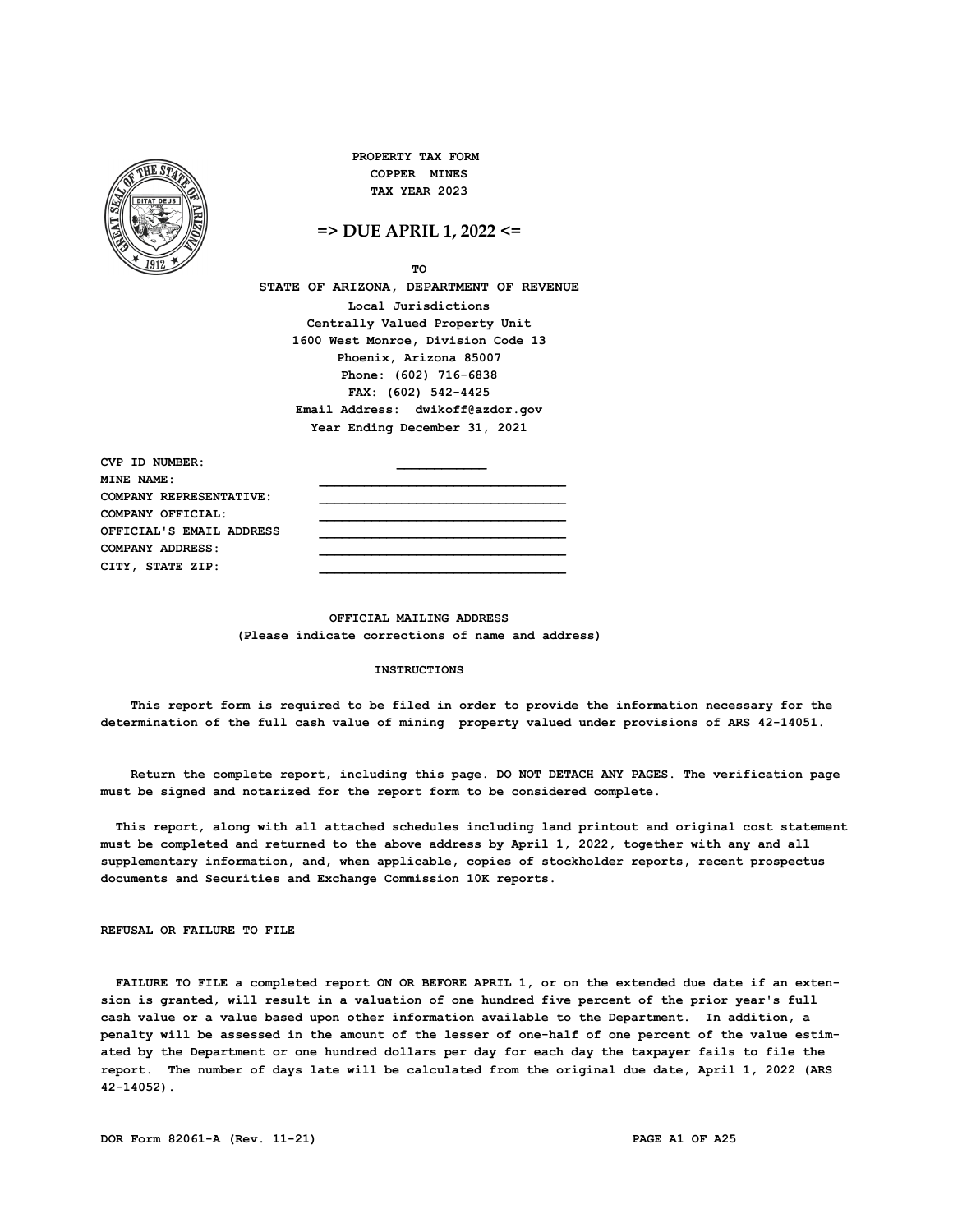**CONFIDENTIAL**

#### **TAX YEAR 2023**

**Company Name:** Company Name:  $\frac{1}{2}$  For the Year Ended December 31, 2021

 **FILING INSTRUCTIONS ARE ENCLOSED**

 **Please refer to filing instructions when completing this report. If you need assistance in completing this report, call the Centrally Valued Properties Unit at (602) 716-6838. Abbreviations used in this report include: CU = Copper MO = Molybdenum, UG = Underground, OP = Open Pit, LCH = Leach, LWLCH = Low Grade Leach , SMLT = Smelter , RFNY = Refinery, NMBM = New Metal Bearing Material, PURCH CON = Purchased Concentrates, ER = Electrorefined, EW = Electrowon, PLTD = Plated, MoS2 = Molybdenite, TOT = Total, GRM/LTR = Grams per Liter, GAL/MIN=Gallons per Minute, LBS = Pounds, LWGRDDUMP = Low Grade Dump, RCVRY = Recovery, CATH=Cathode, PRECIPS = Precipitates, MoO3 = Molybdenum Trioxide, REV = Revenues, EXP = Expenses, CONS = Concentrates, SXEW = Solvent Extraction Electrowinning.**

 **MINING COMPANY PROPRIETARY DATA**

| Name of Owner                                                                                                                                                                                                                 |
|-------------------------------------------------------------------------------------------------------------------------------------------------------------------------------------------------------------------------------|
|                                                                                                                                                                                                                               |
| Address of Operator/Lessee                                                                                                                                                                                                    |
|                                                                                                                                                                                                                               |
|                                                                                                                                                                                                                               |
| Contact person regarding information in this report_____________________________                                                                                                                                              |
|                                                                                                                                                                                                                               |
| Type of Mine---Underground______Open Pit_________Leach________ In-situ______Other___________________                                                                                                                          |
|                                                                                                                                                                                                                               |
| Other saleable by-products experience and contain a series of the sales of the sales of the sales of the sales of the sales of the sales of the sales of the sales of the sales of the sales of the sales of the sales of the |
|                                                                                                                                                                                                                               |
|                                                                                                                                                                                                                               |
| Average weighted sales price per unit received for each product sold in Calendar Year                                                                                                                                         |
|                                                                                                                                                                                                                               |
|                                                                                                                                                                                                                               |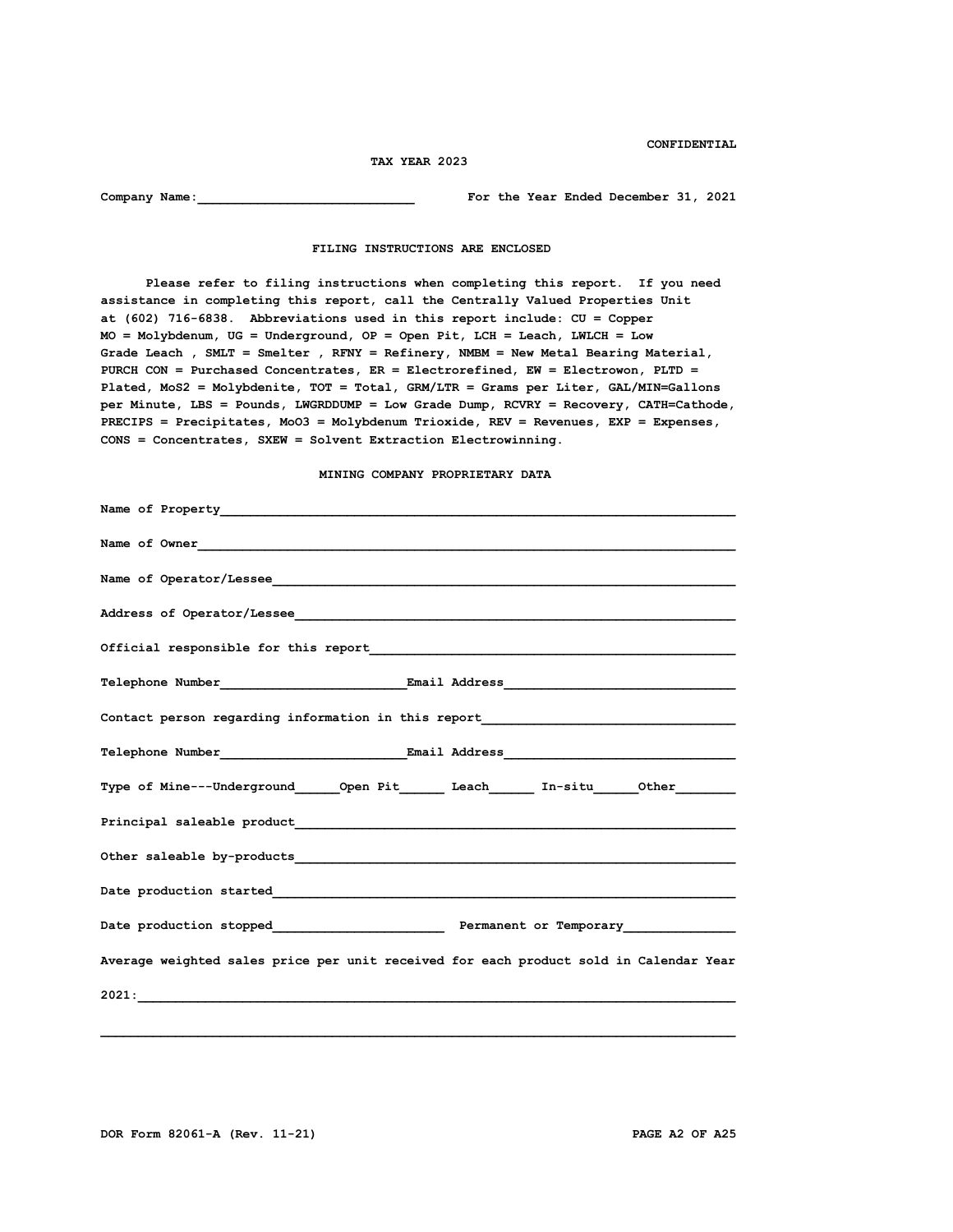**COPPER MINES Company Name:** Company Name:  $\frac{1}{2}$  For the Year Ended December 31, 2021  **ORE RESERVE DATA Mineable Ore Reserves: Ore as of January 1, 2022. Ore reserves should include all owned or leased ores held by the taxpayer. Show the tons of reserves held in each category below: FEDERAL PRIVATE STATE INDIAN 1.Mill Ore Total Tons \_\_\_\_\_\_\_\_\_\_\_\_\_ \_\_\_\_\_\_\_\_\_\_\_\_\_ \_\_\_\_\_\_\_\_\_\_\_\_\_ \_\_\_\_\_\_\_\_\_\_\_\_\_ Ore Grade - % Cu \_\_\_\_\_\_\_\_\_\_\_\_\_ \_\_\_\_\_\_\_\_\_\_\_\_\_ \_\_\_\_\_\_\_\_\_\_\_\_\_ \_\_\_\_\_\_\_\_\_\_\_\_\_ Ore Grade - % Mo \_\_\_\_\_\_\_\_\_\_\_\_\_ \_\_\_\_\_\_\_\_\_\_\_\_\_ \_\_\_\_\_\_\_\_\_\_\_\_\_ \_\_\_\_\_\_\_\_\_\_\_\_\_ Cutoff Grade - % Cu \_\_\_\_\_\_\_\_\_\_\_\_\_ \_\_\_\_\_\_\_\_\_\_\_\_\_ \_\_\_\_\_\_\_\_\_\_\_\_\_ \_\_\_\_\_\_\_\_\_\_\_\_\_ 2.Oxide or Leach Ore \_\_\_\_\_\_\_\_\_\_\_\_\_ \_\_\_\_\_\_\_\_\_\_\_\_\_ \_\_\_\_\_\_\_\_\_\_\_\_\_ \_\_\_\_\_\_\_\_\_\_\_\_\_ Total Tons Ore Grade - % Cu \_\_\_\_\_\_\_\_\_\_\_\_\_ \_\_\_\_\_\_\_\_\_\_\_\_\_ \_\_\_\_\_\_\_\_\_\_\_\_\_ \_\_\_\_\_\_\_\_\_\_\_\_\_ Cutoff Grade - % Cu \_\_\_\_\_\_\_\_\_\_\_\_\_ \_\_\_\_\_\_\_\_\_\_\_\_\_ \_\_\_\_\_\_\_\_\_\_\_\_\_ \_\_\_\_\_\_\_\_\_\_\_\_\_ 3.Low grade leach (protore) material not included in (2). Total Tons \_\_\_\_\_\_\_\_\_\_\_\_\_ \_\_\_\_\_\_\_\_\_\_\_\_\_ \_\_\_\_\_\_\_\_\_\_\_\_\_ \_\_\_\_\_\_\_\_\_\_\_\_\_ Grade - % Cu \_\_\_\_\_\_\_\_\_\_\_\_\_ \_\_\_\_\_\_\_\_\_\_\_\_\_ \_\_\_\_\_\_\_\_\_\_\_\_\_ \_\_\_\_\_\_\_\_\_\_\_\_\_ 4.Waste Tons (excluding low grade or protore material that will be dump leached). \_\_\_\_\_\_\_\_\_\_\_\_\_ \_\_\_\_\_\_\_\_\_\_\_\_\_ \_\_\_\_\_\_\_\_\_\_\_\_\_ \_\_\_\_\_\_\_\_\_\_\_\_\_ 5.Stripping Ratio (Waste + Low Grade Leach)/(Mill Ore + Oxide Ore) \_\_\_\_\_\_\_\_\_\_\_\_\_ Total Ore Tons (Mill and Oxide Ore)\_\_\_\_\_\_\_\_\_\_\_\_\_\_\_\_\_\_\_\_\_\_\_\_\_\_\_\_\_\_\_\_\_\_\_\_ \_\_\_\_\_\_\_\_\_\_\_\_\_ Total Waste and Low Grade Leach Tons\_\_\_\_\_\_\_\_\_\_\_\_\_\_\_\_\_\_\_\_\_\_\_\_\_\_\_\_\_\_\_\_\_\_\_ \_\_\_\_\_\_\_\_\_\_\_\_\_ Projected Operating Life-Years-Mill\_\_\_\_\_\_\_Oxide Ore Leach\_\_\_\_\_\_Low Grade Leach\_\_\_\_\_\_\_**

**CONFIDENTIAL**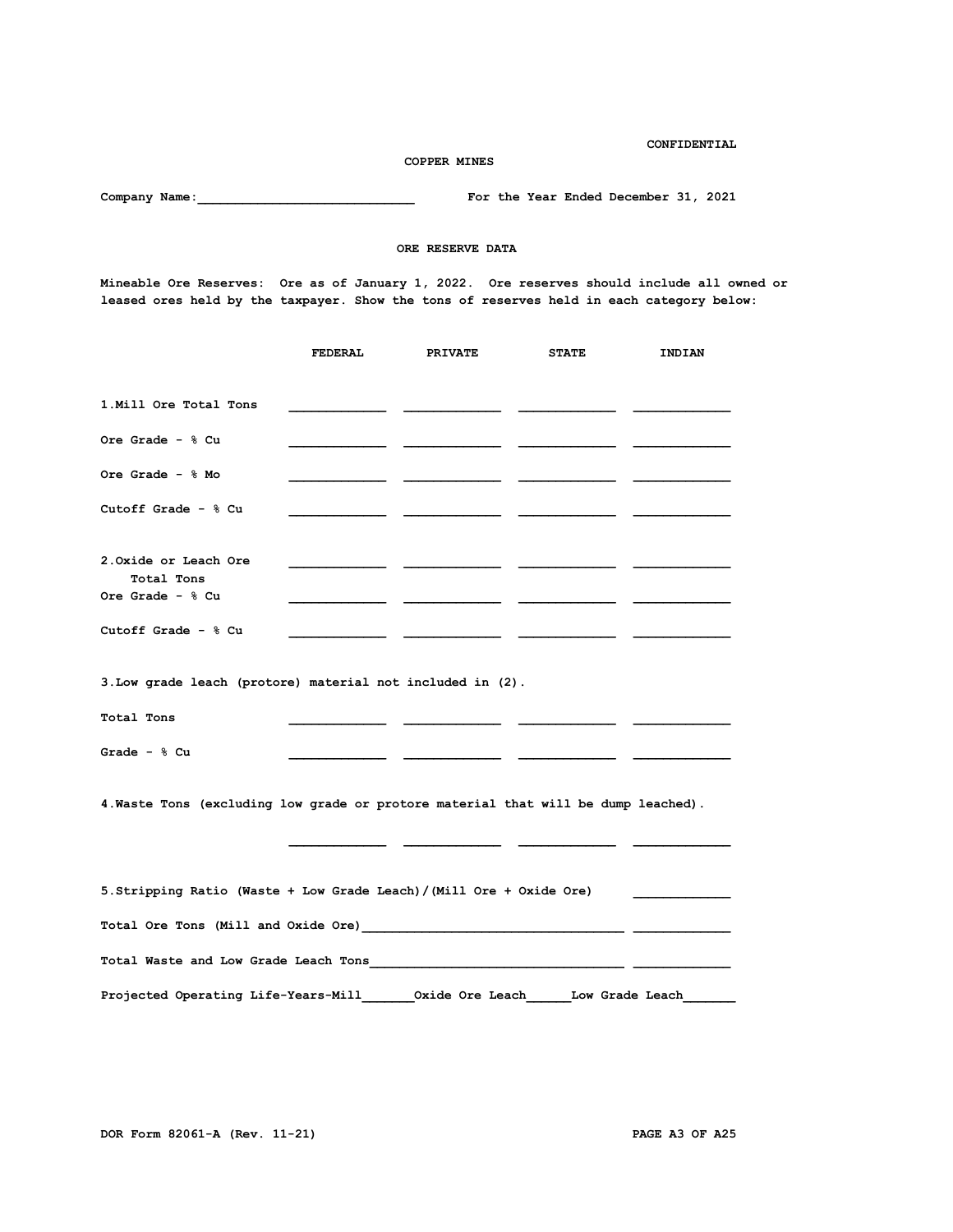### COPPER MINES

Company Name: For the Year Ended December 31, 2021

PROPERTY LIST-OPERATING LAND (PER ARS SECTION 42-14051 AND 41-1514.02)

Indicate TYPE of land by letter designation--P for patented claims and fee land, U for unpatented lands, S for severed mineral rights, L for lease lands, R for rights of way, O for other ownership rights. Section 41-1514.02 lands refers to those lands qualifying under Arizona Department of Commerce certification as environmental technology property. Entries should include any and all lands acquired during the year that are not listed on the accompanying copy of the DOR land printout (PS 1220-12).

|  |  | COUNTY   BOOK   MAP   PARCEL   TAX AREA   TYPE |  | ACRES   LEGAL DESCRIPTION |
|--|--|------------------------------------------------|--|---------------------------|
|  |  | $\sqrt{CODE}$                                  |  |                           |
|  |  |                                                |  |                           |
|  |  |                                                |  |                           |
|  |  |                                                |  |                           |
|  |  |                                                |  |                           |
|  |  |                                                |  |                           |
|  |  |                                                |  |                           |
|  |  |                                                |  |                           |
|  |  |                                                |  |                           |
|  |  |                                                |  |                           |
|  |  |                                                |  |                           |
|  |  |                                                |  |                           |
|  |  |                                                |  |                           |
|  |  |                                                |  |                           |
|  |  |                                                |  |                           |
|  |  |                                                |  |                           |
|  |  |                                                |  |                           |
|  |  |                                                |  |                           |
|  |  |                                                |  |                           |
|  |  |                                                |  |                           |
|  |  |                                                |  |                           |
|  |  |                                                |  |                           |
|  |  |                                                |  |                           |
|  |  |                                                |  |                           |

### QUALIFYING ENVIRONMENTAL TECHNOLOGY (ARS SECTION 41-1514.02) MINE LAND

|  |  | COUNTY   BOOK   MAP   PARCEL   TAX AREA   TYPE   ACRES |                                     | LEGAL DESCRIPTION<br>$\blacksquare$ |
|--|--|--------------------------------------------------------|-------------------------------------|-------------------------------------|
|  |  | CODE                                                   | and the contract of the contract of |                                     |
|  |  |                                                        |                                     |                                     |
|  |  |                                                        |                                     |                                     |
|  |  |                                                        |                                     |                                     |
|  |  |                                                        |                                     |                                     |
|  |  |                                                        |                                     |                                     |
|  |  |                                                        |                                     |                                     |
|  |  |                                                        |                                     |                                     |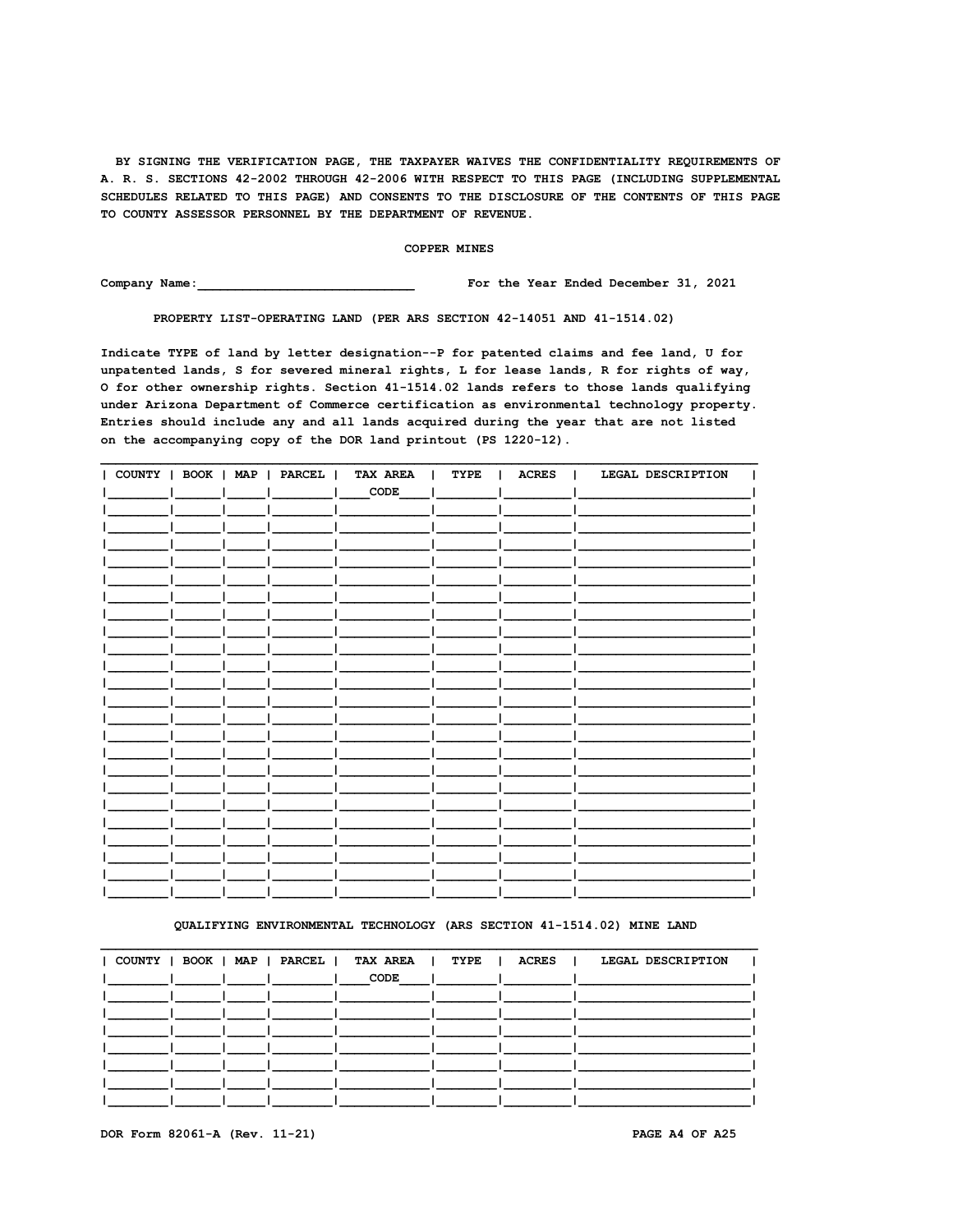CONFIDENTIAL

For the Year Ended December 31, 2021

| ANNUAL HISTORICAL PLANT OPERATIONS RECORD |      |  |      |                      |                             |  |  |  |
|-------------------------------------------|------|--|------|----------------------|-----------------------------|--|--|--|
|                                           |      |  |      |                      |                             |  |  |  |
|                                           | 2017 |  | 2019 | $\cap$ $\cap$ $\cap$ | $\cap$ $\cap$ $\cap$ $\cap$ |  |  |  |

| MINE PRODUCTION        |  |  |
|------------------------|--|--|
| Operating Days/Year    |  |  |
| Tons UndrGrnd Mill Ore |  |  |
| Tons Open Pit Mill Ore |  |  |
| Tons Leach Ore Mined   |  |  |
| Tons Low Grd LCH Mined |  |  |
| Tons Waste Mined       |  |  |
| Total OP Tons Mined    |  |  |
| Strip Ratio-Waste:Ore  |  |  |

| Operating Days/Year<br>Tons Ore Milled/Day<br>Tons Ore Milled/Year<br> Ore Grade - % Cu<br>Mill Recovery Cu -%<br> Concentrate Grade-%Cu<br>Smelt/Refine Recovery %<br>$10re$ Grade - $%$ Mo<br>Mill Recovery Mo-% | MILL PRODUCTION |  |  |
|--------------------------------------------------------------------------------------------------------------------------------------------------------------------------------------------------------------------|-----------------|--|--|
|                                                                                                                                                                                                                    |                 |  |  |
|                                                                                                                                                                                                                    |                 |  |  |
|                                                                                                                                                                                                                    |                 |  |  |
|                                                                                                                                                                                                                    |                 |  |  |
|                                                                                                                                                                                                                    |                 |  |  |
|                                                                                                                                                                                                                    |                 |  |  |
|                                                                                                                                                                                                                    |                 |  |  |
|                                                                                                                                                                                                                    |                 |  |  |
|                                                                                                                                                                                                                    |                 |  |  |

# 

| Tons NMBM Mine Cons    |  |  |
|------------------------|--|--|
| Tons NMBM Toll Cons    |  |  |
| Tons NMBM Purch Con    |  |  |
| Tons Cement Copper     |  |  |
| Tons Secondaries , Etc |  |  |
| Tons-All Sources       |  |  |
| Smelting Recovery-%    |  |  |
| Tons Anodes Cast       |  |  |
| 8Cu Grade-Purch Con    |  |  |
| Refining Recovery-%    |  |  |
| Sum Tons-ER Copper     |  |  |
| Tons-ER Copper-Toll    |  |  |
| Tons-EW Copper Plated  |  |  |
| Tons-Acid Produced     |  |  |
| Lbs-MoS2 Roasted       |  |  |
|                        |  |  |

# 

| Mine Personnel     |  |  |
|--------------------|--|--|
| Mill Personnel     |  |  |
| Leach Personnel    |  |  |
| Smelter Personnel  |  |  |
| Refinery Personnel |  |  |
| Other Personnel    |  |  |
| Total Personnel    |  |  |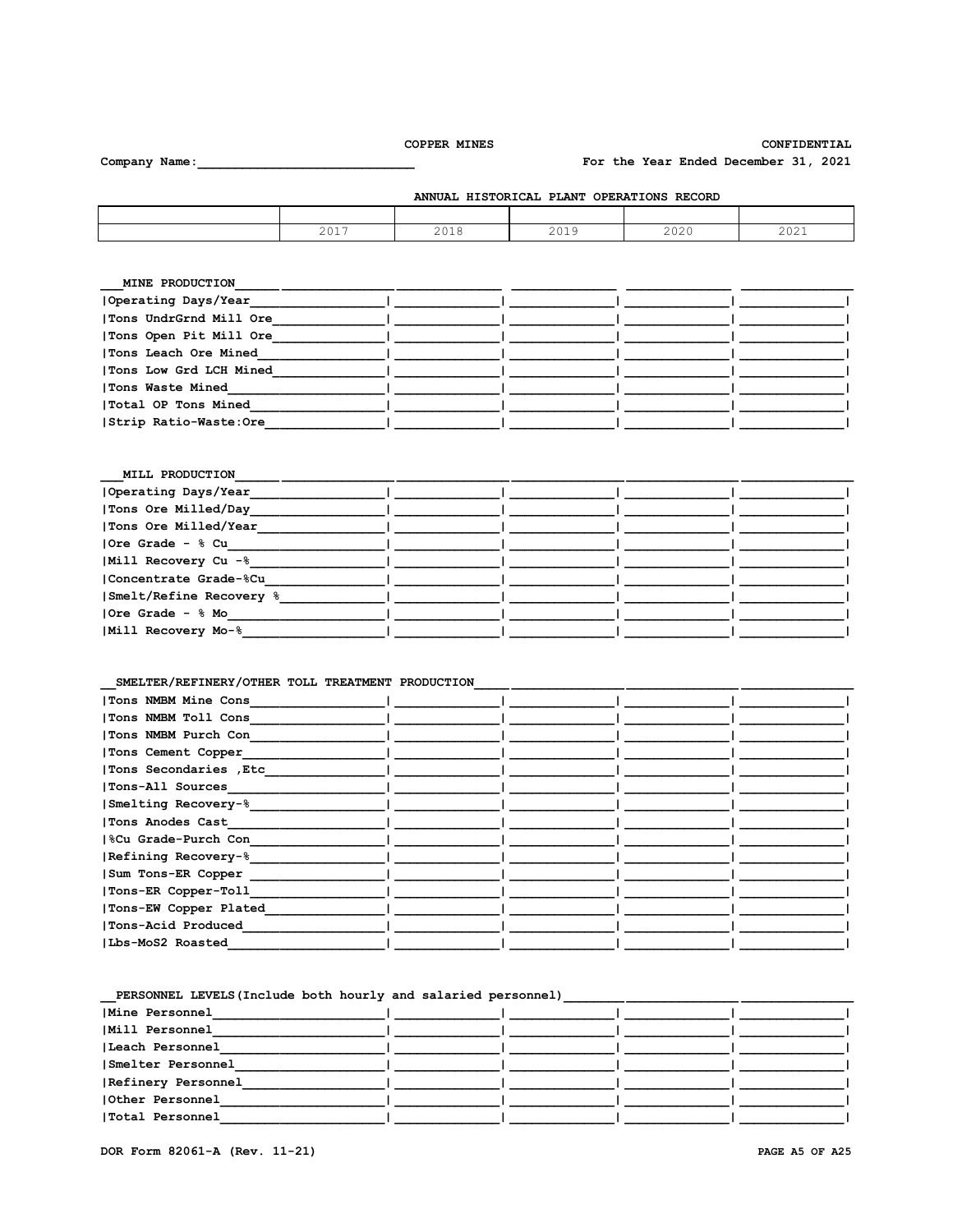CONFIDENTIAL

For the Year Ended December 31, 2021

Company Name:

| <b>FUTURE PROJECTIONS</b><br>- PLANT OPERATIONS |       |       |       |       |       |  |  |
|-------------------------------------------------|-------|-------|-------|-------|-------|--|--|
|                                                 | PHASE | PHASE | PHASE | PHASE | PHASE |  |  |
|                                                 |       |       |       |       |       |  |  |

| MINE PRODUCTION        |  |  |
|------------------------|--|--|
| Operating Days/Year    |  |  |
| Tons UndrGrnd Mill Ore |  |  |
| Tons Open Pit Mill Ore |  |  |
| Tons Leach Ore Mined   |  |  |
| Tons Low Grd LCH Mined |  |  |
| Tons Waste Mined       |  |  |
| Total OP Tons Mined    |  |  |
| Strip Ratio-Waste:Ore  |  |  |

| MILL PRODUCTION         |  |  |
|-------------------------|--|--|
| Operating Days/Year     |  |  |
| Tons Ore Milled/Day     |  |  |
| Tons Ore Milled/Year    |  |  |
| Ore Grade - % Cu        |  |  |
| Mill Recovery Cu -%     |  |  |
| Concentrate Grade-%Cu   |  |  |
| Smelt/Refine Recovery % |  |  |
| Ore Grade - % Mo        |  |  |
| Mill Recovery Mo-%      |  |  |

# SMELTER/REFINERY/OTHER TOLL TREATMENT PRODUCTION

| Tons NMBM Mine Cons    |  |  |
|------------------------|--|--|
| Tons NMBM Toll Cons    |  |  |
| Tons NMBM Purch Con    |  |  |
| Tons Cement Copper     |  |  |
| Tons Secondaries , Etc |  |  |
| Tons-All Sources       |  |  |
| Smelting Recovery-%    |  |  |
| Tons Anodes Cast       |  |  |
| %Cu Grade-Purch Con    |  |  |
| Refining Recovery-%    |  |  |
| Sum Tons-ER Copper     |  |  |
| Tons-ER Copper-Toll    |  |  |
| Tons-EW Copper Plated  |  |  |
| Tons-Acid Produced     |  |  |
| Lbs-MoS2 Roasted       |  |  |
|                        |  |  |

| Mine Personnel     |  |  |
|--------------------|--|--|
| Mill Personnel     |  |  |
| Leach Personnel    |  |  |
| Smelter Personnel  |  |  |
| Refinery Personnel |  |  |
| Other Personnel    |  |  |
| Total Personnel    |  |  |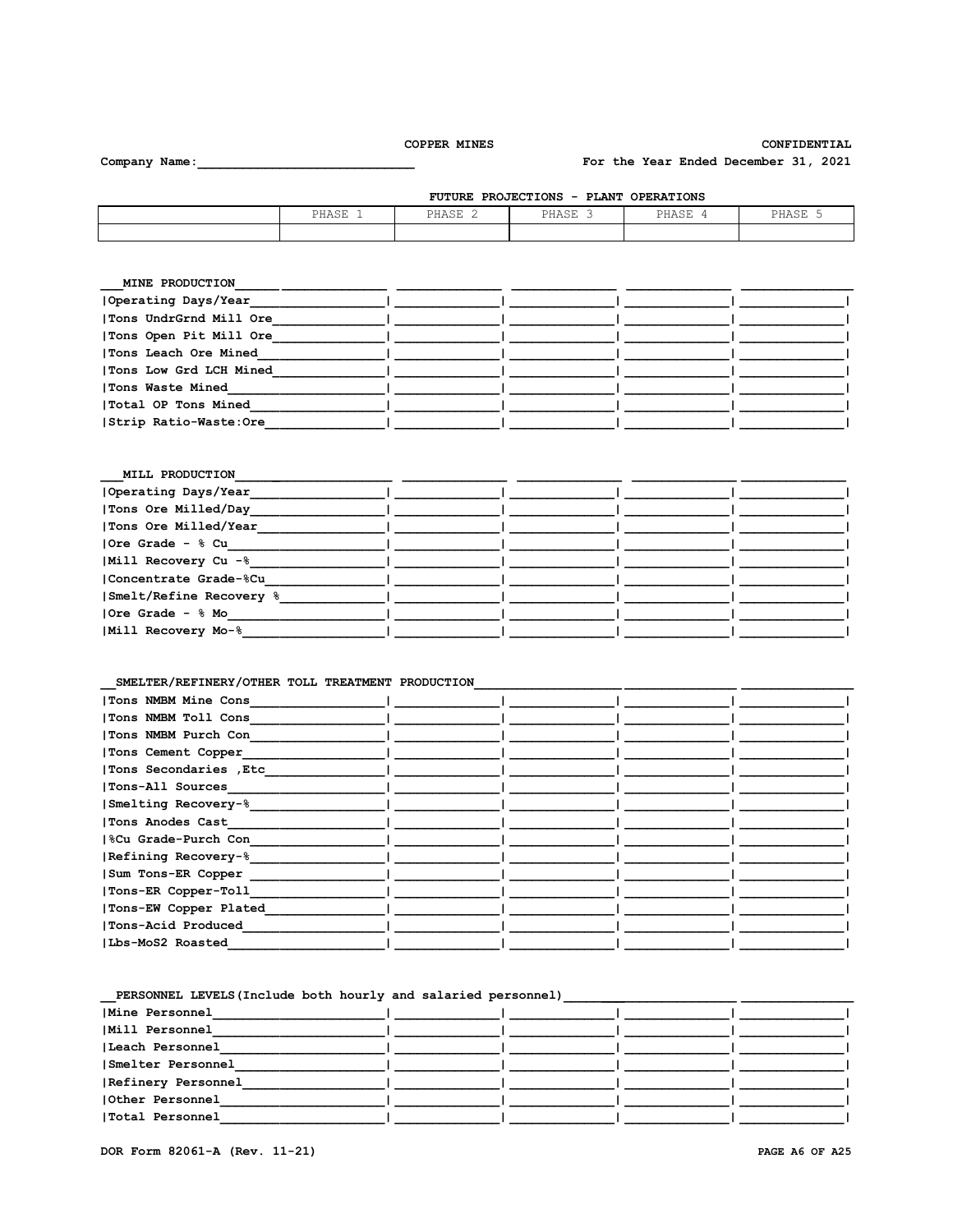$\overline{\phantom{0}}$ 

# CONFIDENTIAL For the Year Ended December 31, 2021

Company Name:

| <b>PLANT</b><br>RECORD<br><b>HISTORICAL</b><br><b>OPERATIONS</b><br><b>ANNUAL</b> |             |                 |                 |      |             |  |
|-----------------------------------------------------------------------------------|-------------|-----------------|-----------------|------|-------------|--|
|                                                                                   |             |                 |                 |      |             |  |
|                                                                                   | 2017<br>∠∪⊥ | n n 1 0<br>ZUIC | 2010<br>2 U 1 3 | 2020 | 201<br>ZUZI |  |

| Operating Days/Year     |  |  |
|-------------------------|--|--|
| Leach Ore Grade %Cu     |  |  |
| Tons Added/Year         |  |  |
| Recovery During Year-%  |  |  |
| Total Tons Under Leach  |  |  |
| Total Leach Grade %Cu   |  |  |
| Sol Grade Gram/Liter    |  |  |
| Solution Volume Gal/Min |  |  |
| Solution Metal Rcvry-%  |  |  |
| Lbs Copper Produced     |  |  |
|                         |  |  |

#### LOW GRADE DUMP LEACH PRODUCTION

| Operating Days/Year     |  |  |
|-------------------------|--|--|
| Leach Ore Grade %Cu     |  |  |
| Tons Added/Year         |  |  |
| Recovery During Year-%  |  |  |
| Total Tons in Lwgrd Dmp |  |  |
| Lowgrade Tenor-% Cu     |  |  |
| Total Rovry from Dumps  |  |  |
| Solution Grade Grm/Ltr  |  |  |
| Solution Volume Gal/Min |  |  |
| Solution Metal Rcvry-%  |  |  |
| Lbs Copper Produced     |  |  |
|                         |  |  |

| CONCENTRATE PRESSURE LEACH/SLAG PRODUCTION |  |  |
|--------------------------------------------|--|--|
| Operating Days/Year                        |  |  |
| Tons Treated/Year                          |  |  |
| Ore Grade - % Cu                           |  |  |
| Mill Recovery Cu %                         |  |  |
| Concentrate Grade-%Cu                      |  |  |
| CPL/Smelt/Refine Rcvry                     |  |  |
| Lbs Copper Produced                        |  |  |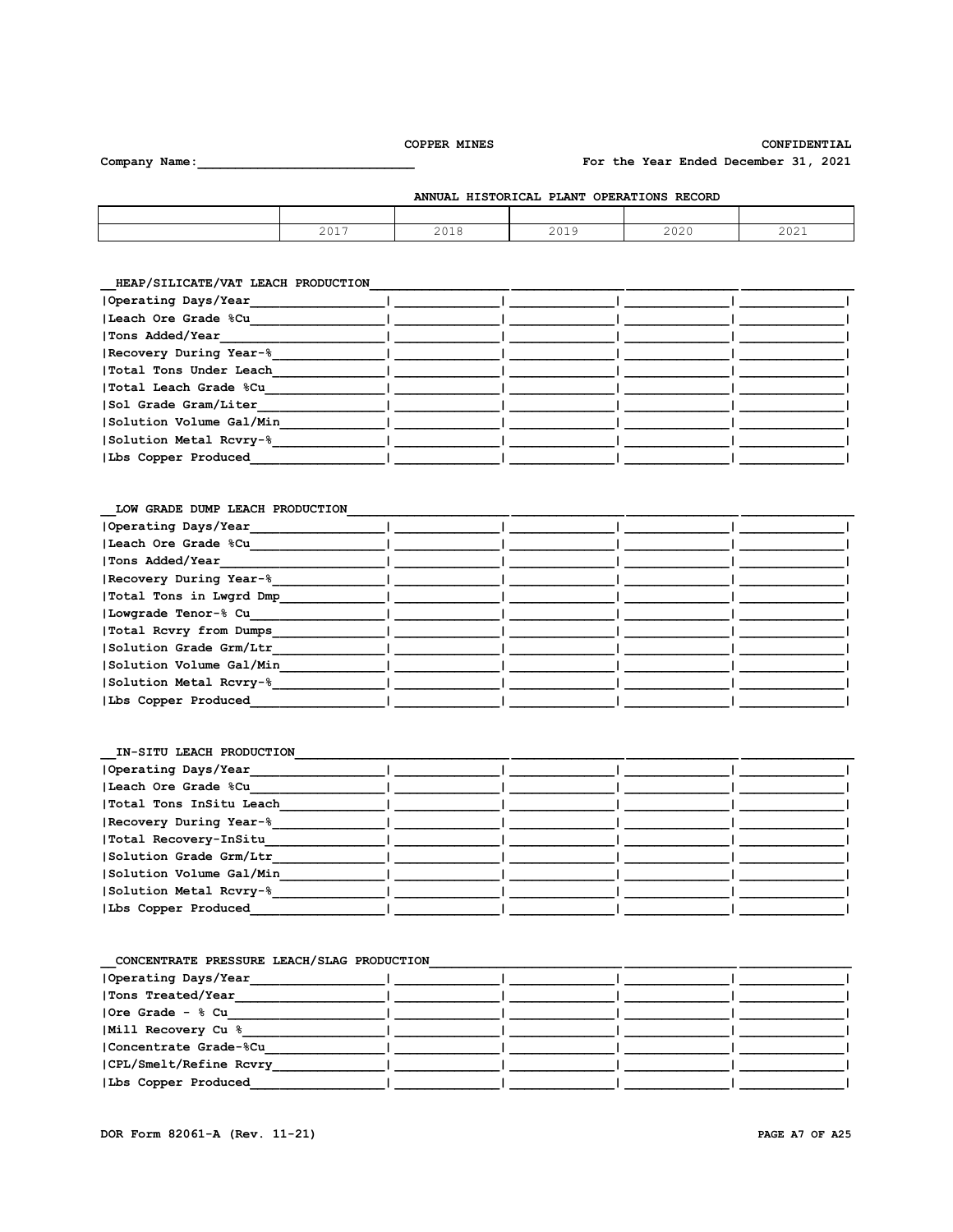L.

# CONFIDENTIAL

For the Year Ended December 31, 2021

| PROJECTIONS<br><b>OPERATIONS</b><br><b>FUTURE</b><br>PLANT<br>$\sim$ |       |       |       |       |       |  |
|----------------------------------------------------------------------|-------|-------|-------|-------|-------|--|
|                                                                      | PHASE | PHASE | PHASE | PHASE | PHASE |  |
|                                                                      |       |       |       |       |       |  |

HEAP/SILICATE/VAT LEACH PRODUCTION

Company Name:

| Operating Days/Year     |  |  |
|-------------------------|--|--|
| Leach Ore Grade %Cu     |  |  |
| Tons Added/Year         |  |  |
| Recovery During Year-%  |  |  |
| Total Tons Under Leach  |  |  |
| Total Leach Grade %Cu   |  |  |
| Sol Grade Gram/Liter    |  |  |
| Solution Volume Gal/Min |  |  |
| Solution Metal Rcvry-%  |  |  |
| Lbs Copper Produced     |  |  |

# LOW GRADE DUMP LEACH PRODUCTION

| Operating Days/Year     |  |  |
|-------------------------|--|--|
| Leach Ore Grade %Cu     |  |  |
| Tons Added/Year         |  |  |
| Recovery During Year-%  |  |  |
| Total Tons in Lwgrd Dmp |  |  |
| Lowgrade Tenor-% Cu     |  |  |
| Total Rovry from Dumps  |  |  |
| Solution Grade Grm/Ltr  |  |  |
| Solution Volume Gal/Min |  |  |
| Solution Metal Rcvry-%  |  |  |
| Lbs Copper Produced     |  |  |
|                         |  |  |

| Operating Days/Year<br>Leach Ore Grade %Cu<br> Total Tons InSitu Leach<br>Recovery During Year-%<br> Total Recovery-InSitu<br>Solution Grade Grm/Ltr<br>Solution Volume Gal/Min<br>Solution Metal Rcvry-%<br>Lbs Copper Produced | IN-SITU LEACH PRODUCTION |  |  |
|----------------------------------------------------------------------------------------------------------------------------------------------------------------------------------------------------------------------------------|--------------------------|--|--|
|                                                                                                                                                                                                                                  |                          |  |  |
|                                                                                                                                                                                                                                  |                          |  |  |
|                                                                                                                                                                                                                                  |                          |  |  |
|                                                                                                                                                                                                                                  |                          |  |  |
|                                                                                                                                                                                                                                  |                          |  |  |
|                                                                                                                                                                                                                                  |                          |  |  |
|                                                                                                                                                                                                                                  |                          |  |  |
|                                                                                                                                                                                                                                  |                          |  |  |
|                                                                                                                                                                                                                                  |                          |  |  |

| CONCENTRATE PRESSURE LEACH/SLAG PRODUCTION |  |  |
|--------------------------------------------|--|--|
| Operating Days/Year                        |  |  |
| Tons Treated/Year                          |  |  |
| Ore Grade - % Cu                           |  |  |
| Mill Recovery Cu %                         |  |  |
| Concentrate Grade-%Cu                      |  |  |
| CPL/Smelt/Refine Rcvry                     |  |  |
| Lbs Copper Produced                        |  |  |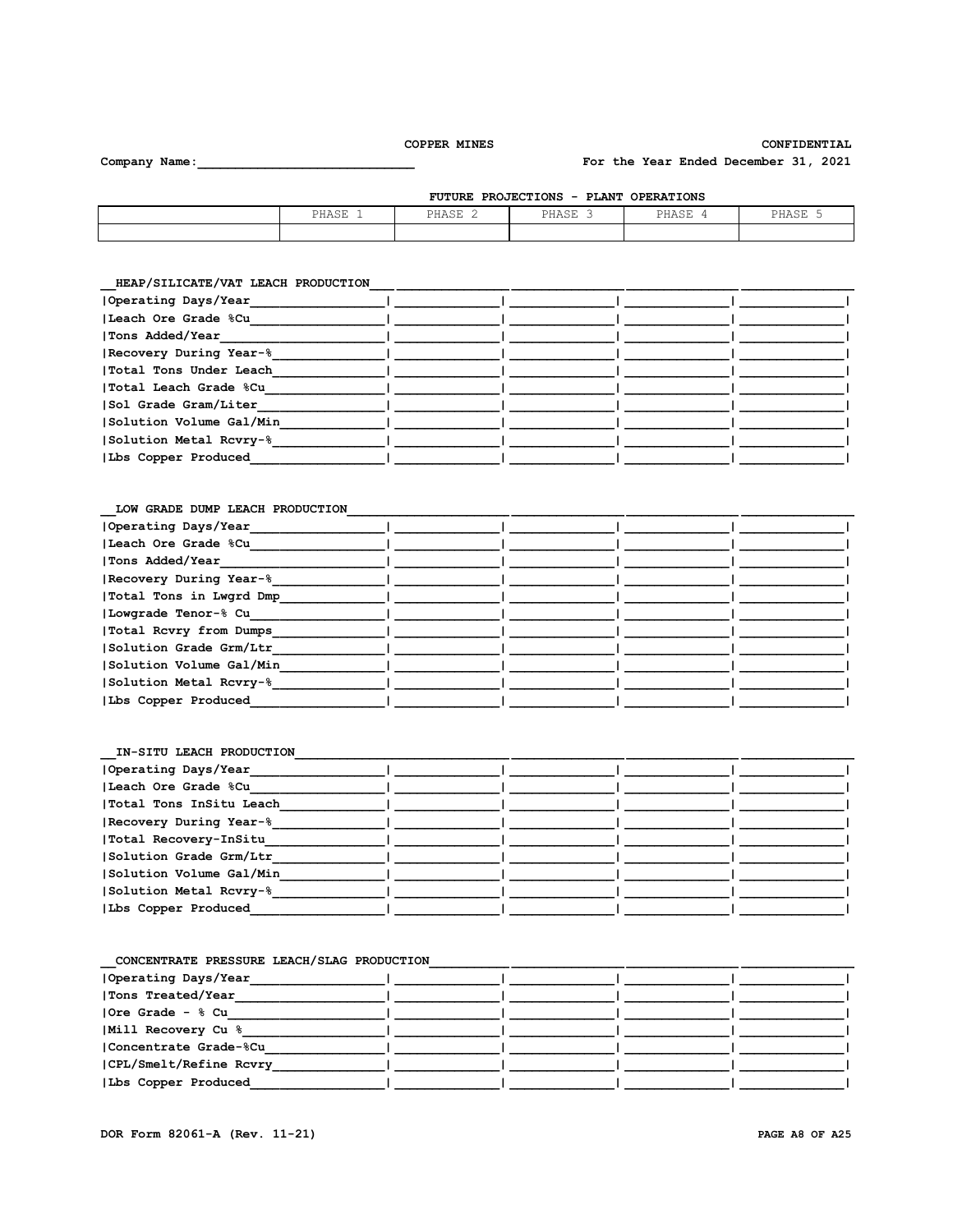CONFIDENTIAL

2021

For the Year Ended December 31, 2021

2020

2017 2018 2019 COPPER PRODUCTION |Lbs. Concentrate Smltd |Smlt./Rfny.Loss-Lbs | Lbs Electrowon Cathode | Lbs. Leach Precip. | Lbs. CPL/Other Source |Total Production-Lbs | Average Sales Price (In \$ per pound of copper to four decimal places) |Value of Copper-\$  $\mathbf{L}$ MOLYBDENUM PRODUCTION MoS2 Concentrate Lbs Average Sales Price Mo03 Concentrate Lbs Average Sales Price |Value of Molybdenum-\$ SILVER, GOLD & OTHER BY-PRODUCTS Ounces of Silver | Average Sales Price |Value of Silver-\$ Ounces of Gold Average Sales Price |Value of Gold-\$ Units-Other Byproduct |Value-Acid Sold-\$ PRODUCTION REVENUES-\$ |Total Copper Value-\$ |Total Byprdct Value-\$ |Total Toll Smelt Rev \$ |Total Acid Revenue \$ |Tot Toll Refine Rev \$ |Othr Toll/Cstm Rev \$ |Total Toll Smelt Exp \$ |Total Toll Refine Exp\$ |Othr Toll/Cstm Exp \$

Average Sales Price |Value-Other Byproduct ACID PRODUCTION & REVENUES |Tons of Acid Sold Average Sales Price

DOR Form 82061-A (Rev. 11-21)

|Miscellaneous Rev-\$ |Gross Product Value-\$ ANNUAL HISTORICAL METAL/MINERAL PRODUCTION

Company Name: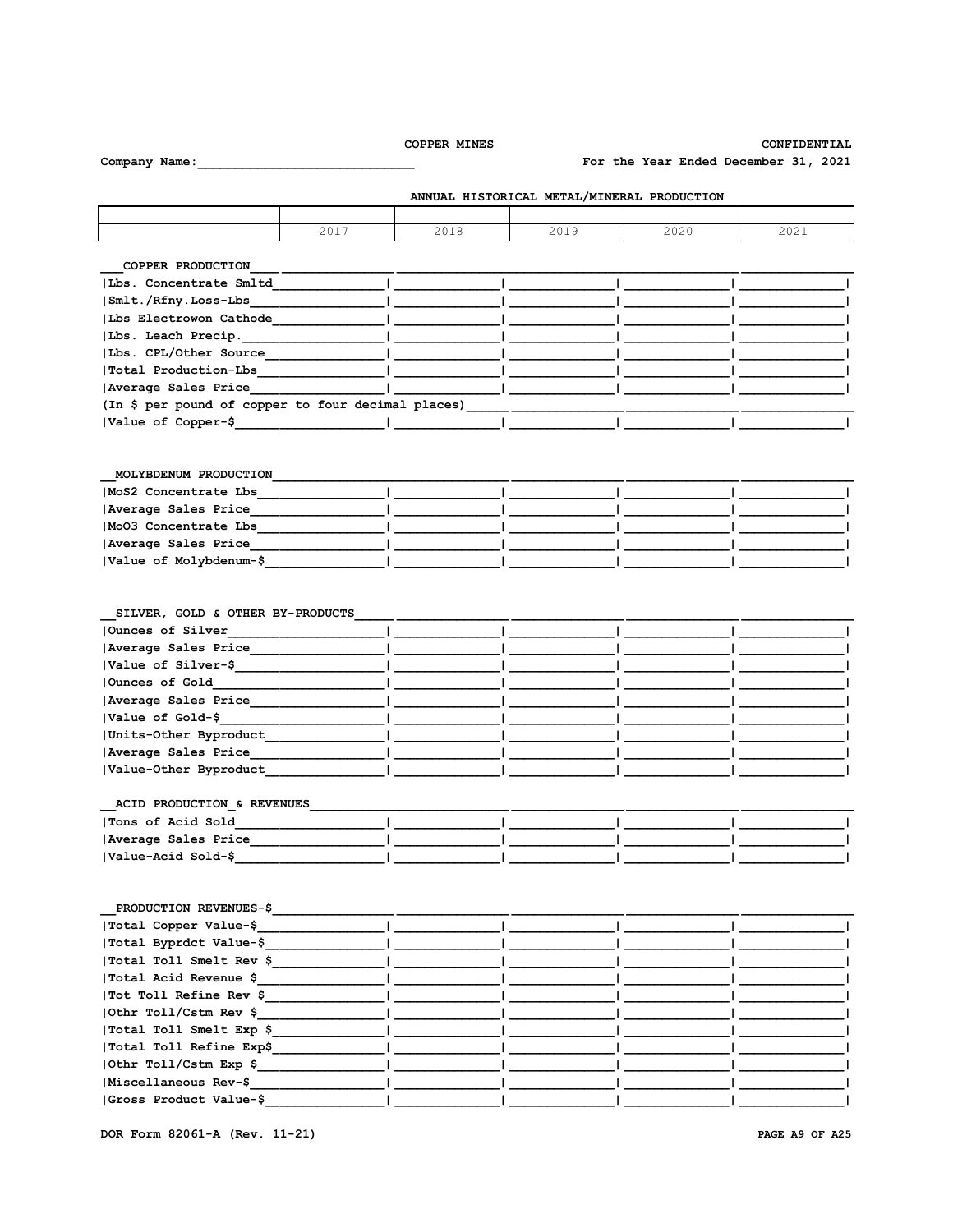# CONFIDENTIAL

For the Year Ended December 31, 2021

FUTURE PROJECTIONS - METAL/MINERAL PRODUCTION PHASE 1 PHASE 2 PHASE 3 PHASE 4 PHASE 5 COPPER PRODUCTION | Lbs. Concentrate Smltd |Smlt./Rfny.Loss-Lbs | Lbs Electrowon Cathode | Lbs. Leach Precip. | Lbs. CPL/Other Source |Total Production-Lbs | Average Sales Price (In \$ per pound of copper to four decimal places) |Value of Copper-\$  $\mathbf{L}$ MOLYBDENUM PRODUCTION MoS2 Concentrate Lbs Average Sales Price MoO3 Concentrate Lbs Average Sales Price |Value of Molybdenum-\$ SILVER, GOLD & OTHER BY-PRODUCTS Ounces of Silver | Average Sales Price |Value of Silver-\$ Ounces of Gold Average Sales Price |Value of Gold-\$ Units-Other Byproduct Average Sales Price |Value-Other Byproduct ACID PRODUCTION & REVENUES |Tons of Acid Sold Average Sales Price |Value-Acid Sold-\$ PRODUCTION REVENUES-\$ |Total Copper Value-\$ |Total Byprdct Value-\$ |Total Toll Smelt Rev \$ |Total Acid Revenue \$ |Tot Toll Refine Rev \$ |Othr Toll/Cstm Rev \$ |Total Toll Smelt Exp \$ |Total Toll Refine Exp\$ |Othr Toll/Cstm Exp \$ |Miscellaneous Rev-\$

|Gross Product Value-\$

Company Name:

PAGE A10 OF A25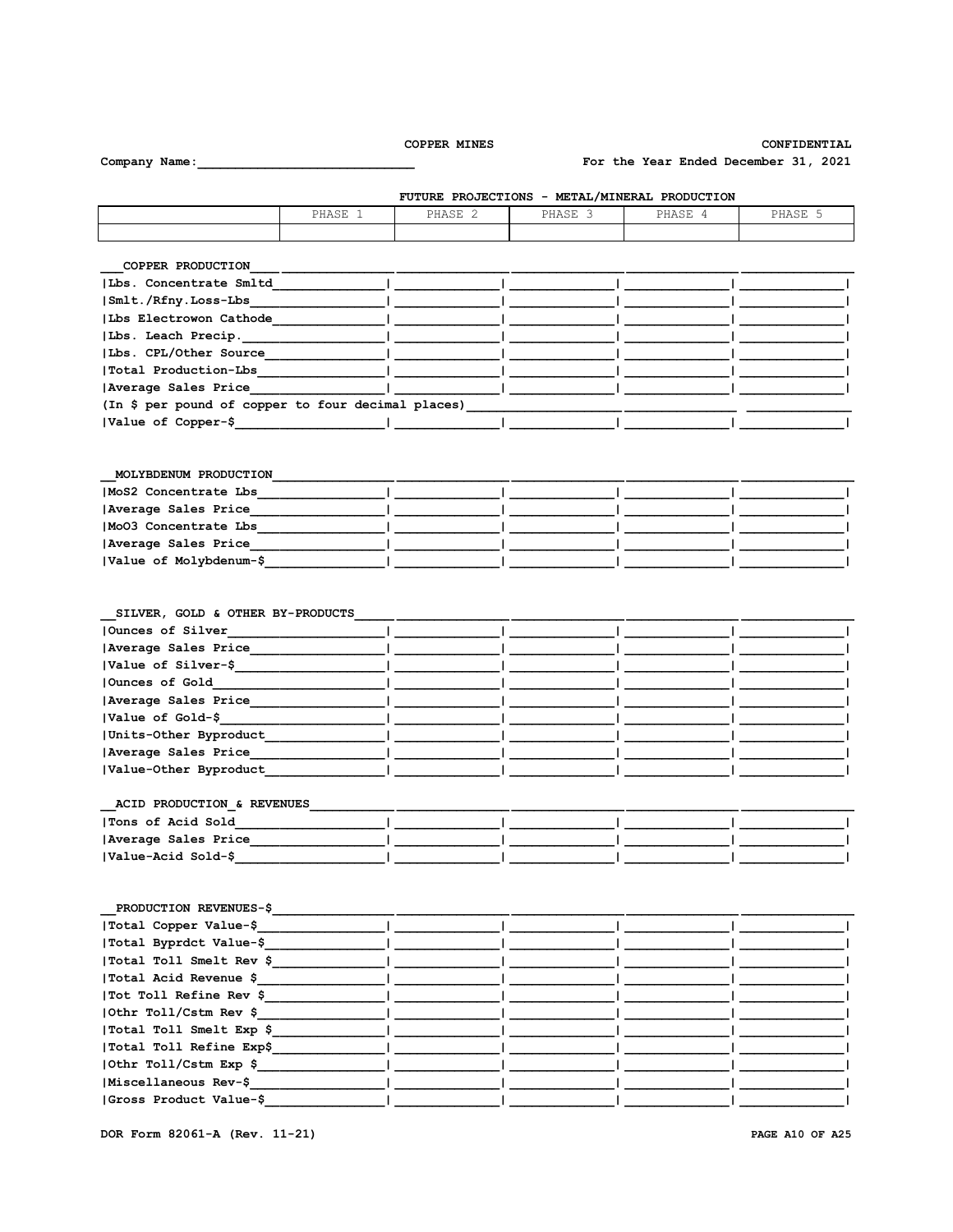CONFIDENTIAL

For the Year Ended December 31, 2021

Company Name:

| ANNUAL HISTORICAL MINE OPERATING COST RECORD |      |      |      |      |                             |  |
|----------------------------------------------|------|------|------|------|-----------------------------|--|
|                                              |      |      |      |      |                             |  |
|                                              | 2017 | 2018 | 2019 | 2020 | $\cap$ $\cap$ $\cap$ $\cap$ |  |

# OPERATING COSTS (Express costs in \$ per pound of copper to four decimal places) \_\_\_\_\_\_\_\_\_\_\_\_\_\_\_\_\_\_\_\_

| Mining-Underground                                                                                             |  |  |
|----------------------------------------------------------------------------------------------------------------|--|--|
| Mining-Open Pit                                                                                                |  |  |
| Concentrating                                                                                                  |  |  |
| Smelting                                                                                                       |  |  |
| Electrorefining                                                                                                |  |  |
| Con\ER Freight                                                                                                 |  |  |
| Heap/Silcate/Vat Leach                                                                                         |  |  |
| Low Grade Dump Leach                                                                                           |  |  |
| In-situ Leaching                                                                                               |  |  |
| Solvent Extraction                                                                                             |  |  |
| Electrowinning                                                                                                 |  |  |
| Freight EW Cathodes                                                                                            |  |  |
| Con Press Leach/Pptng                                                                                          |  |  |
| Molybdenum Costs                                                                                               |  |  |
| Marketing                                                                                                      |  |  |
| Other Freight                                                                                                  |  |  |
| Corporate Overhead                                                                                             |  |  |
| Other Overhead                                                                                                 |  |  |
| Shutdown/Strike Exp                                                                                            |  |  |
| Allowed Royalty Rent                                                                                           |  |  |
| Environmental                                                                                                  |  |  |
| Property Tax                                                                                                   |  |  |
|                                                                                                                |  |  |
| Other Costs and the cost of the cost of the cost of the cost of the cost of the cost of the cost of the cost o |  |  |
| <b>SUM OPERATING COST</b>                                                                                      |  |  |
|                                                                                                                |  |  |

| __         | INCOME TAX EXPENSE (see instructions, | page.<br>. د |  |  |
|------------|---------------------------------------|--------------|--|--|
| <b>Tax</b> | 00%                                   |              |  |  |

| CAPITAL COSTS       |  |  |  |
|---------------------|--|--|--|
| Environmental Items |  |  |  |
| Replacement Items   |  |  |  |
| Total Capital Cost  |  |  |  |

| OPERATING COST DETAIL(See instructions, page 7) |  |  |  |
|-------------------------------------------------|--|--|--|
| Interest Exp in Costs                           |  |  |  |
| Depreciation in Costs                           |  |  |  |
| Lease Expnse in Costs                           |  |  |  |

DOR Form 82061-A (Rev. 11-21)

PAGE A11 OF A25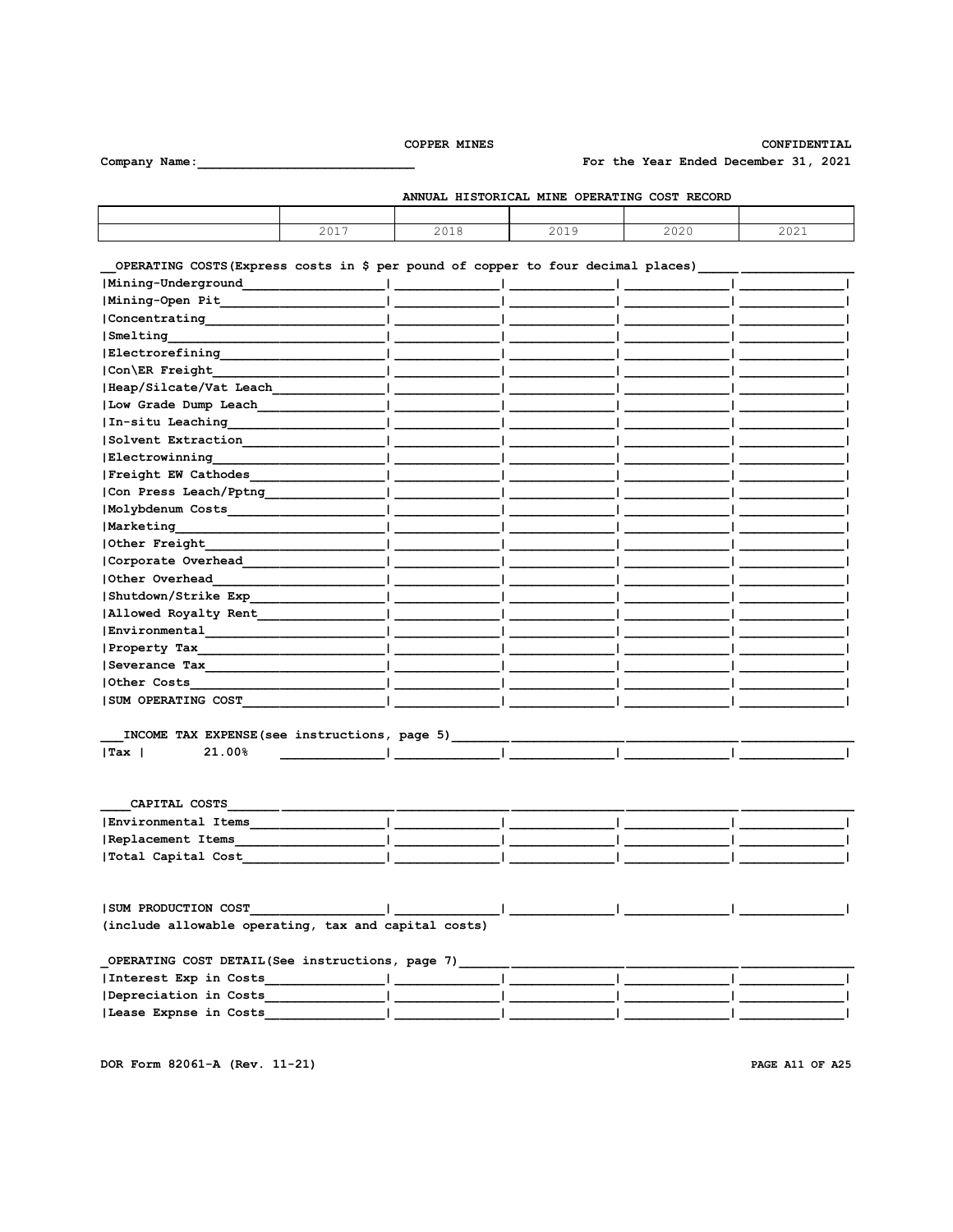CONFIDENTIAL

For the Year Ended December 31, 2021

Company Name:

|       |         |         | FUTURE PROJECTIONS - MINE OPERATING COST RECORD |         |
|-------|---------|---------|-------------------------------------------------|---------|
| PHASE | PHASE 2 | PHASE 3 | PHASE                                           | PHASE . |
|       |         |         |                                                 |         |

# OPERATING COSTS (Express costs in \$ per pound of copper to four decimal places) Mining-Underground - 1  $\mathbf{I}$ J.  $|Concentrating$ |Smelting Electrorefining Con\ER Freight |Heap/Silcate/Vat Leach | Low Grade Dump Leach In-situ Leaching Solvent Extraction  $\mathbf{I}$ Electrowinning |Freight EW Cathodes | Con Press Leach/Pptng Molybdenum Costs **Marketing** Other Freight Corporate Overhead Other Overhead Shutdown/Strike Exp | Allowed Royalty Rent\_  $| \texttt{Environmental}\_$ Property Tax\_ Severance Tax Other Costs **ISUM OPERATING COST**

| INCOME.<br>__ | .AX EXPENSE (see instructions. "<br>TAX | . | page |  |  |
|---------------|-----------------------------------------|---|------|--|--|
| ∪Tax          | 00 <sub>5</sub>                         |   |      |  |  |

| CAPITAL COSTS       |  |  |  |
|---------------------|--|--|--|
| Environmental Items |  |  |  |
| Replacement Items   |  |  |  |
| Total Capital Cost  |  |  |  |

| ISUM PRODUCTION COST                                 |  |  |
|------------------------------------------------------|--|--|
| (include allowable operating, tax and capital costs) |  |  |

| OPERATING COST DETAIL (See instructions, page 7) |  |  |  |
|--------------------------------------------------|--|--|--|
| Interest Exp in Costs                            |  |  |  |
| Depreciation in Costs                            |  |  |  |
| Lease Expnse in Costs                            |  |  |  |

DOR Form 82061-A (Rev. 11-21)

PAGE A12 OF A25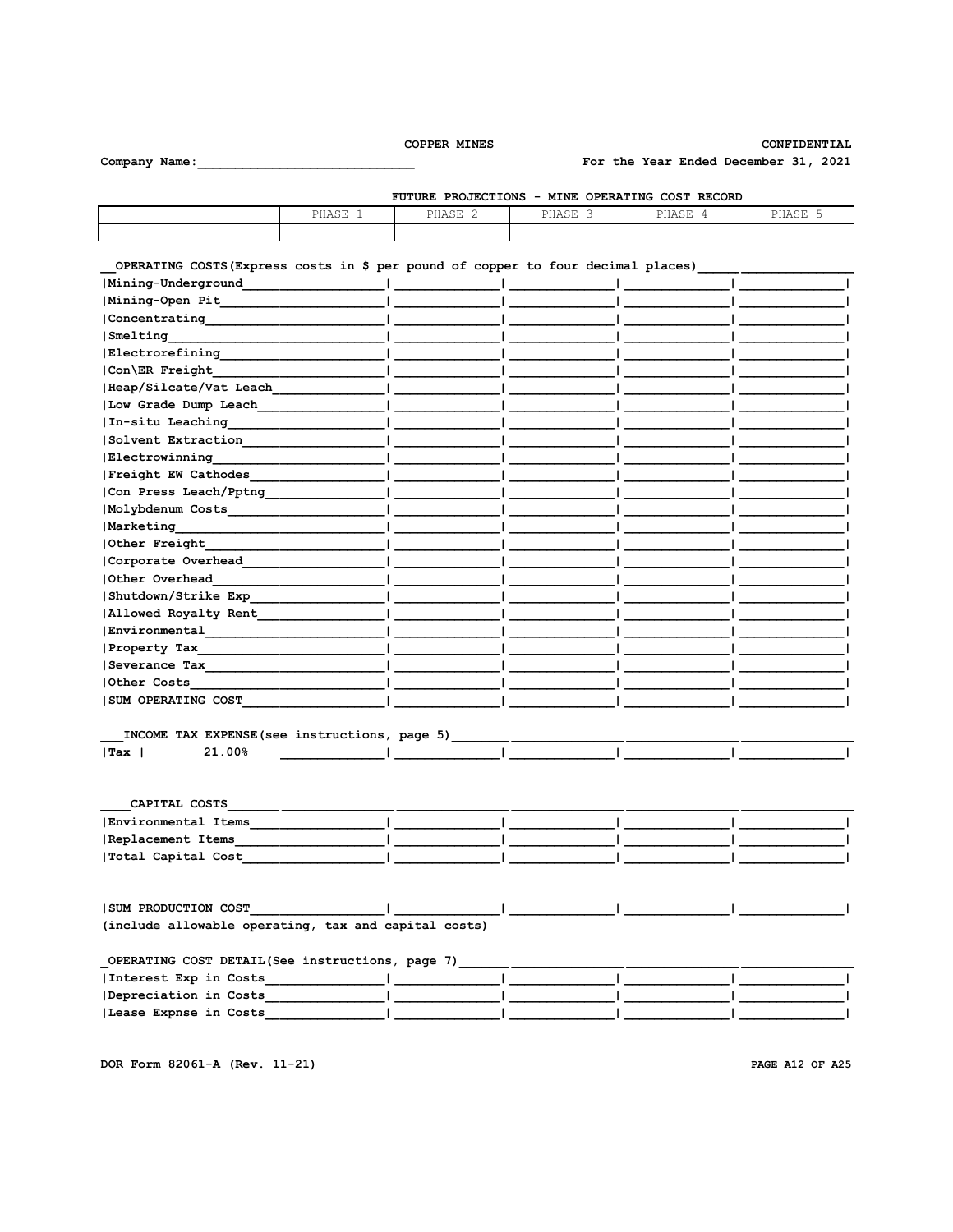Company Name:

CONFIDENTIAL

For the Year Ended December 31, 2021

ANNUAL HISTORICAL MINE REVENUE & EXPENSE RECORD

| 2017 | 2018 | 2019 | 2020 | 2021 |
|------|------|------|------|------|

DETAIL OF TOLL REVENUE & PURCHASED CONCENTRATE PRODUCTION (Revenues and Costs in Doll Concentration of the Concentration of the Concentration of the Concentration of the Concentration of the Concentration of the Concentrat

| Lbs Prchsed Cu Cons   |  |  |
|-----------------------|--|--|
| Cost Purch Con in \$  |  |  |
| Sales Purch Con in \$ |  |  |
| Smelt Toll Rev-Exp \$ |  |  |
| Refne Toll Rev-Exp \$ |  |  |
| Other Toll Rev-Exp \$ |  |  |

# \_\_PRODUCTION VALUE IN \$/LB(Report in dollars per pound to four decimal places)\_\_\_\_\_\_\_\_\_\_\_\_\_\_\_\_\_\_\_\_\_\_\_\_\_\_\_\_\_\_\_\_

| Value of Copper\$/1b   |  |  |
|------------------------|--|--|
| Value of Byprod\$/lb   |  |  |
| Toll\Custom Rev\$/lb   |  |  |
| Toll\Custom Exp\$/lb   |  |  |
| Miscellaneous Rev\$/1b |  |  |
| Total Value-\$/1b      |  |  |

\_\_PRODUCTION COST IN \$/LB(Report in dollars per pound to four decimal places)\_\_\_\_\_\_\_\_\_\_\_\_\_\_\_\_\_\_\_\_\_\_\_

| Sum Operating Cost \$/1b |  |  |
|--------------------------|--|--|
| Income Tax Cost \$/1b    |  |  |
| Capital Costs \$/1b      |  |  |
| Sum Product Cost \$/1b   |  |  |

| PROFIT MARGIN IN \$/LB(Report in dollars per pound to four decimal places) |  |  |  |
|----------------------------------------------------------------------------|--|--|--|
| Total Value-\$/lb                                                          |  |  |  |
| Sum Product Cost \$/1b                                                     |  |  |  |
| Profit Margin \$/1b                                                        |  |  |  |

| PROFIT MARGIN IN \$     |  |  |
|-------------------------|--|--|
| (Gross Product Value \$ |  |  |
| Gross Product Cost \$   |  |  |
| Profit Margin \$        |  |  |

DOR Form 82061-A (Rev. 11-21)

PAGE A13 OF A25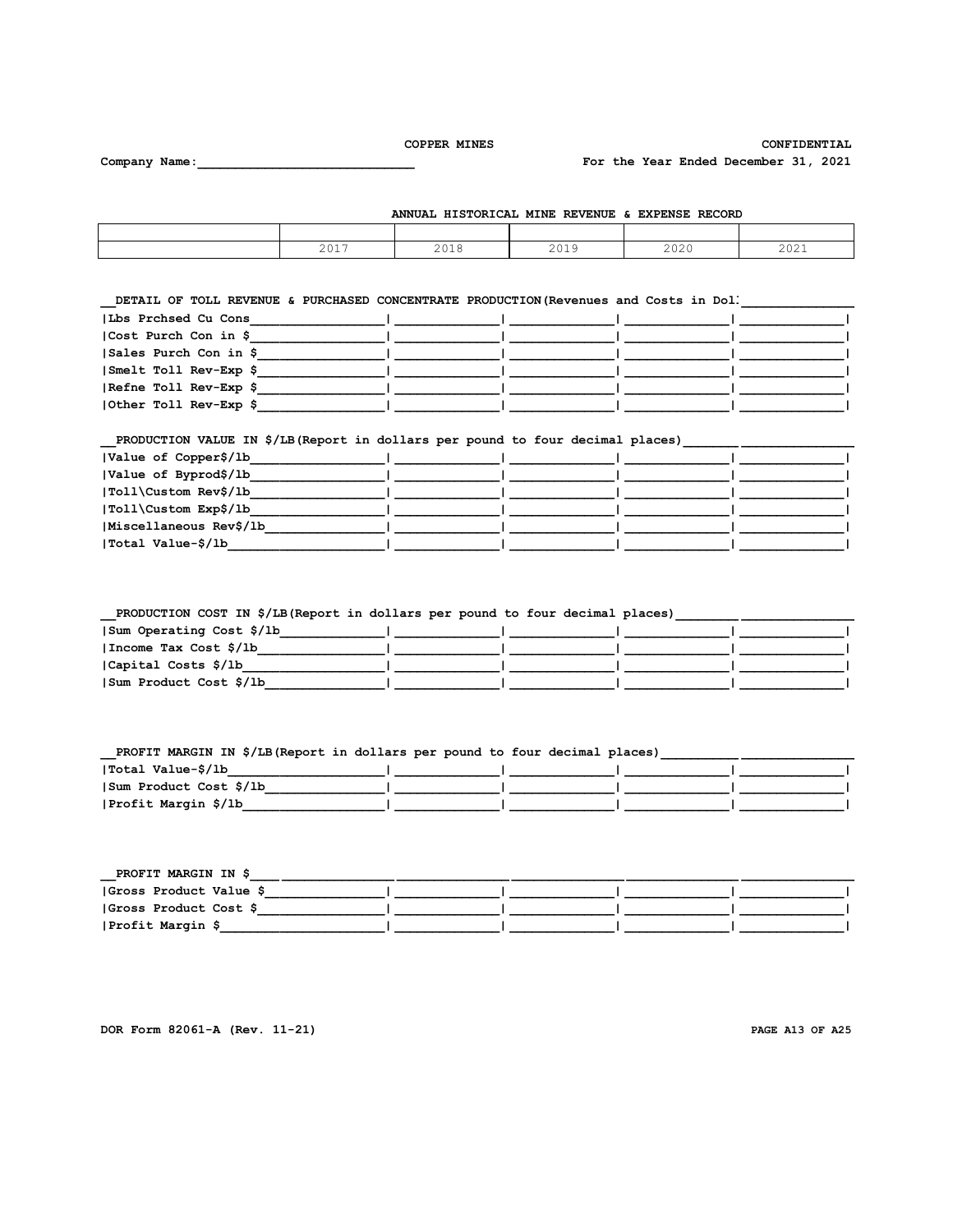CONFIDENTIAL

For the Year Ended December 31, 2021

Company Name:

| FUTURE PROJECTIONS - MINE REVENUE & EXPENSE RECORD |  |  |  |
|----------------------------------------------------|--|--|--|
|----------------------------------------------------|--|--|--|

| PHASE 1 | PHASE 2 | PHASE | PHASE | PHASE |
|---------|---------|-------|-------|-------|
|         |         |       |       |       |

DETAIL OF TOLL REVENUE & PURCHASED CONCENTRATE PRODUCTION (Revenues and Costs in Doll

| Lbs Prchsed Cu Cons                                                                                                                          |  |  |
|----------------------------------------------------------------------------------------------------------------------------------------------|--|--|
| Cost Purch Con in \$                                                                                                                         |  |  |
| Sales Purch Con in \$                                                                                                                        |  |  |
| Smelt Toll Rev-Exp \$                                                                                                                        |  |  |
| Refne Toll Rev-Exp \$                                                                                                                        |  |  |
| Other Toll Rev-Exp \$<br>and the contract of the contract of the contract of the contract of the contract of the contract of the contract of |  |  |

# 

| Value of Copper\$/1b   |  |  |
|------------------------|--|--|
| Value of Byprod\$/lb   |  |  |
| Toll\Custom Rev\$/lb   |  |  |
| Toll\Custom Exp\$/lb   |  |  |
| Miscellaneous Rev\$/1b |  |  |
| Total Value-\$/1b      |  |  |

# 

| Sum Operating Cost \$/1b |  |  |
|--------------------------|--|--|
| Income Tax Cost \$/1b    |  |  |
| Capital Costs \$/1b      |  |  |
| Sum Product Cost \$/1b   |  |  |

#### PROFIT MARGIN IN \$/LB(Report in dollars per pound to four decimal pl\_\_\_\_  $\mathbf{H}$  and  $\mathbf{H}$  $\blacksquare$  $|\text{Sum Product Cost } \zeta/\text{lb} \qquad |$ <u> 1999 - Jan Barbara Barat, prima a</u>  $\Box$  $\mathbf{1}$  $\overline{1}$ | Profit Margin \$/1b  $\mathbf{L}$  $\mathbf{I}$  $\mathbf{1}$

| PROFIT MARGIN IN \$     |  |  |
|-------------------------|--|--|
| (Gross Product Value \$ |  |  |
| Gross Product Cost \$   |  |  |
| Profit Margin \$        |  |  |

DOR Form 82061-A (Rev. 11-21)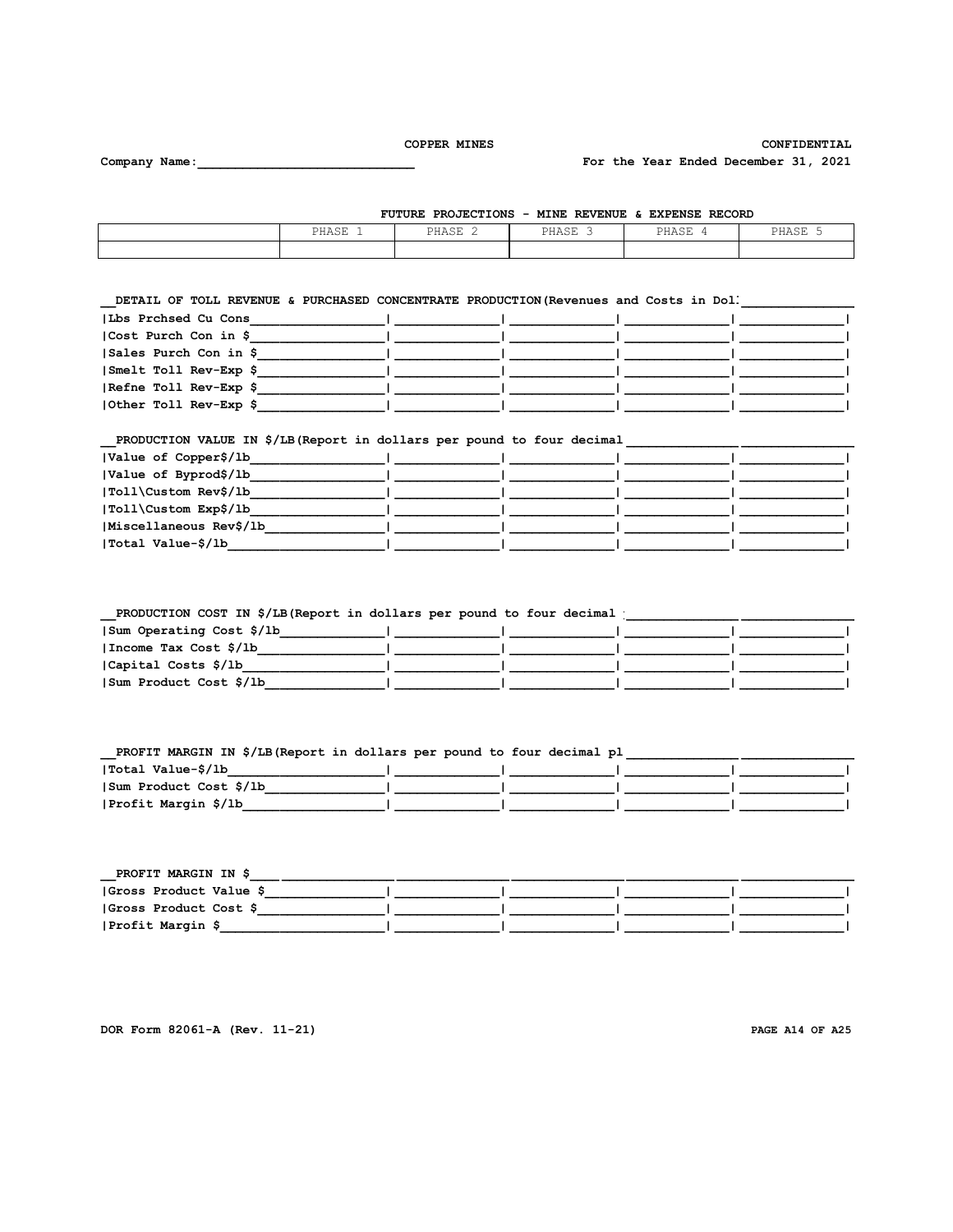CONFIDENTIAL

SCHEDULE OF DEPRECIABLE ASSETS

Based on Original Cost of All Assets by Year of Acquisition

Company Name:

County of (Figures in Thousands of Dollars)

For the Year Ended December 31, 2021

|             | Leased and Owned Mining Equipment |           | Office    | Concentrator | Refinery |  |
|-------------|-----------------------------------|-----------|-----------|--------------|----------|--|
| Year        | Small Scale   Large Scale         | Shovels & | Equipment | and Milling  | Plant    |  |
| I<br>ı      | Equipment  <br>Equipment          | Draglines |           | Plant        |          |  |
| 2021        |                                   |           |           |              |          |  |
| 2020        |                                   |           |           |              |          |  |
| 2019        |                                   |           |           |              |          |  |
| 2018        |                                   |           |           |              |          |  |
| 2017        |                                   |           |           |              |          |  |
| 2016        |                                   |           |           |              |          |  |
| 2015        |                                   |           |           |              |          |  |
| 2014        |                                   |           |           |              |          |  |
| 2013        |                                   |           |           |              |          |  |
| 2012        |                                   |           |           |              |          |  |
| 2011        |                                   |           |           |              |          |  |
| 2010        |                                   |           |           |              |          |  |
| 2009        |                                   |           |           |              |          |  |
| 2008        |                                   |           |           |              |          |  |
| 2007        |                                   |           |           |              |          |  |
| 2006        |                                   |           |           |              |          |  |
| 2005        |                                   |           |           |              |          |  |
| 2004        |                                   |           |           |              |          |  |
| 2003        |                                   |           |           |              |          |  |
| 2002        |                                   |           |           |              |          |  |
| 2001        |                                   |           |           |              |          |  |
| 2000        |                                   |           |           |              |          |  |
| 1999        |                                   |           |           |              |          |  |
| 1998        |                                   |           |           |              |          |  |
| 1997        |                                   |           |           |              |          |  |
| 1996        |                                   |           |           |              |          |  |
| 1995        |                                   |           |           |              |          |  |
| 1994        |                                   |           |           |              |          |  |
| 1993        |                                   |           |           |              |          |  |
| 1992        |                                   |           |           |              |          |  |
| 1991        |                                   |           |           |              |          |  |
| 1990        |                                   |           |           |              |          |  |
| 1989        |                                   |           |           |              |          |  |
| 1988        |                                   |           |           |              |          |  |
| 1987        |                                   |           |           |              |          |  |
| $ $ SUM $ $ |                                   |           |           |              |          |  |

DOR Form 82061-A (Rev. 11-21)

PAGE A15 OF A25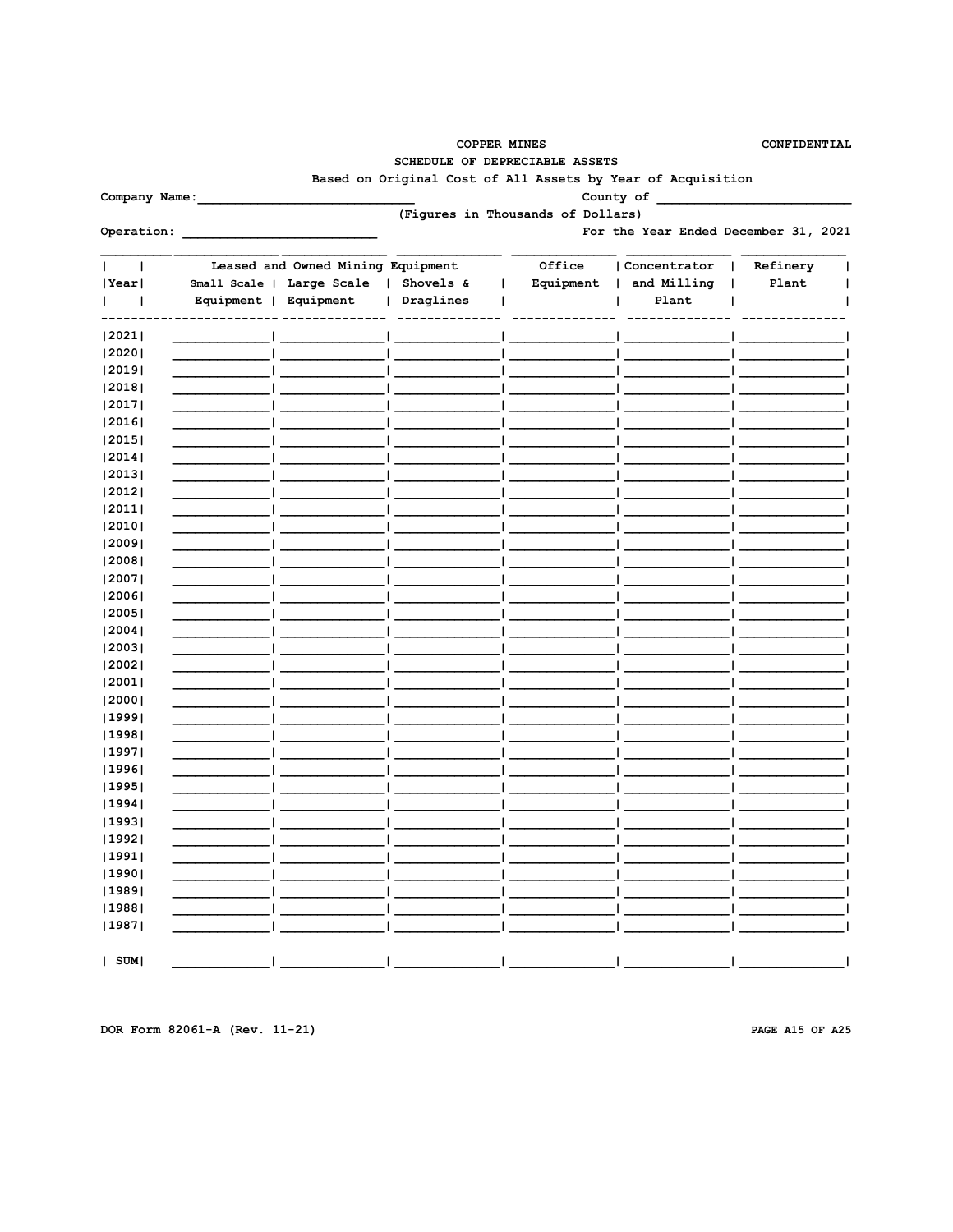| <b>COPPER MINES</b> |
|---------------------|
|---------------------|

CONFIDENTIAL

SCHEDULE OF DEPRECIABLE ASSETS

Based on Original Cost of All Assets by Year of Acquisition

County of

(Figures in Thousands of Dollars)

Operation: <u>\_\_\_\_\_\_\_\_\_\_\_\_\_\_\_\_\_\_\_\_\_\_\_\_\_\_\_\_\_\_\_\_\_</u>

Company Name:

For the Year Ended December 31, 2021

|             | SXEW and | Environmental <br>$\mathbf{I}$ | Smelting | Miscellaneous  |                               | Subtotal-Cost  Total Original |
|-------------|----------|--------------------------------|----------|----------------|-------------------------------|-------------------------------|
| Year        | Leaching | and<br>$\mathbf{I}$            | Plant    | Buildings<br>1 | by Year                       | Cost by Year                  |
|             | Plant    | Acid Plant                     |          |                | & Structures   of Acquisition | Acquisition                   |
| 2021        |          |                                |          |                |                               |                               |
| 2020        |          |                                |          |                |                               |                               |
| 2019        |          |                                |          |                |                               |                               |
| 2018        |          |                                |          |                |                               |                               |
| 2017        |          |                                |          |                |                               |                               |
| 2016        |          |                                |          |                |                               |                               |
| 2015        |          |                                |          |                |                               |                               |
| 2014        |          |                                |          |                |                               |                               |
| 2013        |          |                                |          |                |                               |                               |
| 2012        |          |                                |          |                |                               |                               |
| 2011        |          |                                |          |                |                               |                               |
| 2010        |          |                                |          |                |                               |                               |
| 2009        |          |                                |          |                |                               |                               |
| 2008        |          |                                |          |                |                               |                               |
| 2007        |          |                                |          |                |                               |                               |
| 2006        |          |                                |          |                |                               |                               |
| 2005        |          |                                |          |                |                               |                               |
| 2004        |          |                                |          |                |                               |                               |
| 2003        |          |                                |          |                |                               |                               |
| 2002        |          |                                |          |                |                               |                               |
| 2001        |          |                                |          |                |                               |                               |
| 2000        |          |                                |          |                |                               |                               |
| 1999        |          |                                |          |                |                               |                               |
| 1998        |          |                                |          |                |                               |                               |
| 1997        |          |                                |          |                |                               |                               |
| 1996        |          |                                |          |                |                               |                               |
| 1995        |          |                                |          |                |                               |                               |
| 1994        |          |                                |          |                |                               |                               |
| 1993        |          |                                |          |                |                               |                               |
| 1992        |          |                                |          |                |                               |                               |
| 1991        |          |                                |          |                |                               |                               |
| 1990        |          |                                |          |                |                               |                               |
| 1989        |          |                                |          |                |                               |                               |
| 1988        |          |                                |          |                |                               |                               |
| 1987        |          |                                |          |                |                               |                               |
| $ $ SUM $ $ |          |                                |          |                |                               |                               |

INCLUDE SUBTOTAL-COST BY YEAR OF ACQUISITION FROM PAGE A15 IN COLUMN TITLED 'TOTAL ORIGINAL COST BY YEAR ACQUISITION' ON PAGE A16.

DOR Form 82061-A (Rev. 11-21)

PAGE A16 OF A25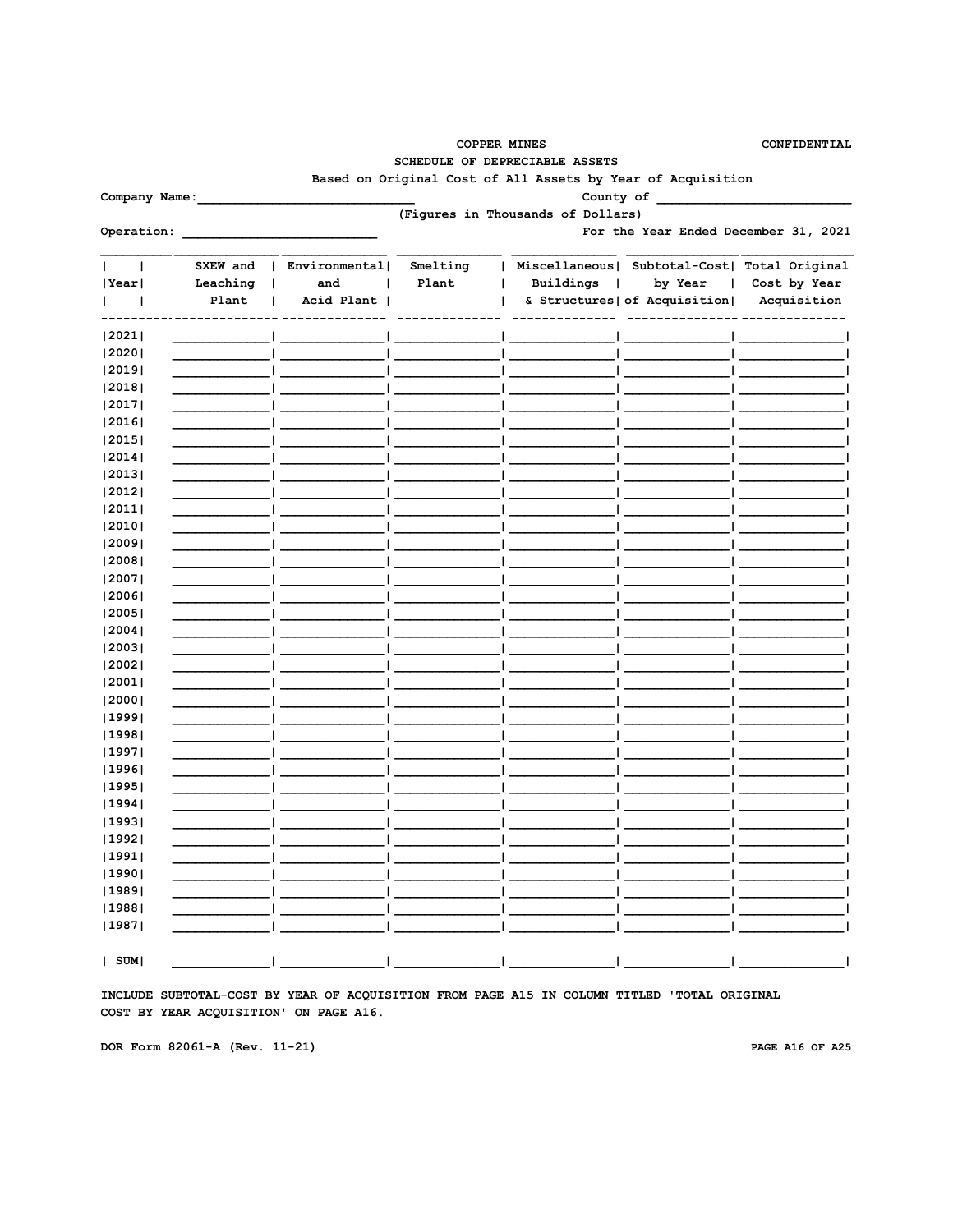**COPPER MINES** SCHEDULE OF DEPRECIABLE ASSETS CONFIDENTIAL

# Based on Original Cost of ARS Section 41-1514.02 Environmental Technology Assets by Year of Acquisition

| Company Name: |          |               |                                      |                                   | County of      |                               |  |  |  |  |  |
|---------------|----------|---------------|--------------------------------------|-----------------------------------|----------------|-------------------------------|--|--|--|--|--|
|               |          |               |                                      | (Figures in Thousands of Dollars) |                |                               |  |  |  |  |  |
| Operation:    |          |               | For the Year Ended December 31, 2021 |                                   |                |                               |  |  |  |  |  |
| 1             | SXEW and | Environmental |                                      |                                   | ı              | Miscellaneous  Total Original |  |  |  |  |  |
| Year          | Leaching | and<br>ı      | Smelting                             | Refinery                          | Buildings<br>1 | Cost by Year                  |  |  |  |  |  |
| $\mathbf{I}$  | Plant    | Acid Plant    | Plant                                | Plant                             | & Structures   | Acquisition                   |  |  |  |  |  |
| 2021          |          |               |                                      |                                   |                |                               |  |  |  |  |  |
| 2020          |          |               |                                      |                                   |                |                               |  |  |  |  |  |
| 2019          |          |               |                                      |                                   |                |                               |  |  |  |  |  |
| 2018          |          |               |                                      |                                   |                |                               |  |  |  |  |  |
| 2017          |          |               |                                      |                                   |                |                               |  |  |  |  |  |
| 2016          |          |               |                                      |                                   |                |                               |  |  |  |  |  |
| 2015          |          |               |                                      |                                   |                |                               |  |  |  |  |  |
| 2014          |          |               |                                      |                                   |                |                               |  |  |  |  |  |
| 2013          |          |               |                                      |                                   |                |                               |  |  |  |  |  |
| 2012          |          |               |                                      |                                   |                |                               |  |  |  |  |  |
| 2011          |          |               |                                      |                                   |                |                               |  |  |  |  |  |
| 2010          |          |               |                                      |                                   |                |                               |  |  |  |  |  |
| 2009          |          |               |                                      |                                   |                |                               |  |  |  |  |  |
| 2008          |          |               |                                      |                                   |                |                               |  |  |  |  |  |
| 2007          |          |               |                                      |                                   |                |                               |  |  |  |  |  |
| 2006          |          |               |                                      |                                   |                |                               |  |  |  |  |  |
| 2005          |          |               |                                      |                                   |                |                               |  |  |  |  |  |
| 2004          |          |               |                                      |                                   |                |                               |  |  |  |  |  |
| 2003          |          |               |                                      |                                   |                |                               |  |  |  |  |  |
| 2002          |          |               |                                      |                                   |                |                               |  |  |  |  |  |
| 2001          |          |               |                                      |                                   |                |                               |  |  |  |  |  |
| 2000          |          |               |                                      |                                   |                |                               |  |  |  |  |  |
| 1999          |          |               |                                      |                                   |                |                               |  |  |  |  |  |
| 1998          |          |               |                                      |                                   |                |                               |  |  |  |  |  |
| 1997          |          |               |                                      |                                   |                |                               |  |  |  |  |  |
| 1996          |          |               |                                      |                                   |                |                               |  |  |  |  |  |
| 1995          |          |               |                                      |                                   |                |                               |  |  |  |  |  |
| 1994          |          |               |                                      |                                   |                |                               |  |  |  |  |  |
| 1993          |          |               |                                      |                                   |                |                               |  |  |  |  |  |
| 1992          |          |               |                                      |                                   |                |                               |  |  |  |  |  |
| 1991          |          |               |                                      |                                   |                |                               |  |  |  |  |  |
| 1990          |          |               |                                      |                                   |                |                               |  |  |  |  |  |
| 1989          |          |               |                                      |                                   |                |                               |  |  |  |  |  |
| 1988          |          |               |                                      |                                   |                |                               |  |  |  |  |  |
| 1987          |          |               |                                      |                                   |                |                               |  |  |  |  |  |

 $| SUM|$ 

Note: Also include the original cost for qualifying environmental technology property within the cost of assets reported on pages A15 and A16

DOR Form 82061-A (Rev. 11-21)

PAGE A17 OF A25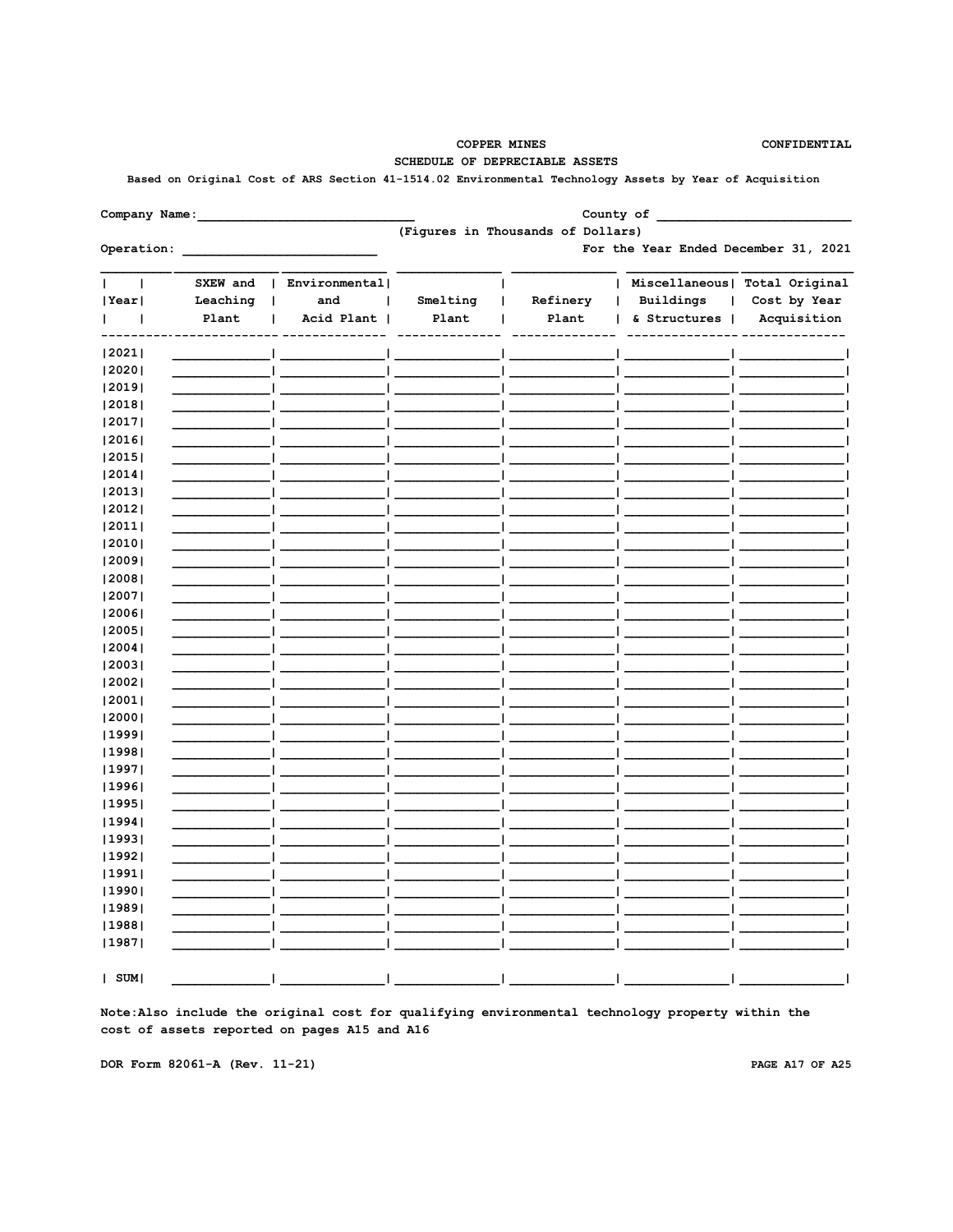CONFIDENTIAL

# LOCATION BY TAX AREA CODE OF ORIGINAL COST FOR REAL AND PERSONAL PROPERTY

# Based on Original Cost

| Company Name:                                                                                       |                                                                  |                                             | County of                            |  |  |
|-----------------------------------------------------------------------------------------------------|------------------------------------------------------------------|---------------------------------------------|--------------------------------------|--|--|
| Operation:                                                                                          |                                                                  | (Figures Expressed in Thousands of Dollars) | For the Year Ended December 31, 2021 |  |  |
|                                                                                                     |                                                                  |                                             |                                      |  |  |
| 1. PERSONAL PROPERTY                                                                                |                                                                  |                                             |                                      |  |  |
| TAX   MINING   SMELTER   ENVIRON-  OFFICE  REFINING  LEACHING  CONSTRUC  MISCELLA SEC. 41- ORIGINAL |                                                                  |                                             |                                      |  |  |
| CODE                                                                                                | INENTAL     &MILLING  & SXEW   -TION   -NEOUS  1514.02  COST SUM |                                             |                                      |  |  |
|                                                                                                     |                                                                  |                                             |                                      |  |  |
|                                                                                                     |                                                                  |                                             |                                      |  |  |
|                                                                                                     |                                                                  |                                             |                                      |  |  |
|                                                                                                     |                                                                  |                                             |                                      |  |  |
|                                                                                                     |                                                                  |                                             |                                      |  |  |
|                                                                                                     |                                                                  |                                             |                                      |  |  |
|                                                                                                     |                                                                  |                                             |                                      |  |  |
|                                                                                                     |                                                                  |                                             |                                      |  |  |
| SUM                                                                                                 |                                                                  |                                             |                                      |  |  |

| 2. BUILDINGS AND STRUCTURES |                                                                                                                                                                           |  |  |  |  |
|-----------------------------|---------------------------------------------------------------------------------------------------------------------------------------------------------------------------|--|--|--|--|
| TAX   MINING<br> CODE       | SMELTER   ENVIRON-  OFFICE  REFINING  LEACHING  CONSTRUC  MISCELLA SEC. 41- ORIGINAL<br>  MENTAL   $\blacksquare$   &MILLING   & SXEW   -TION   -NEOUS  1514.02  COST SUM |  |  |  |  |
|                             |                                                                                                                                                                           |  |  |  |  |
|                             |                                                                                                                                                                           |  |  |  |  |
|                             |                                                                                                                                                                           |  |  |  |  |
| SUM                         |                                                                                                                                                                           |  |  |  |  |

DOR Form 82061-A (Rev. 11-21)

PAGE A18 OF A25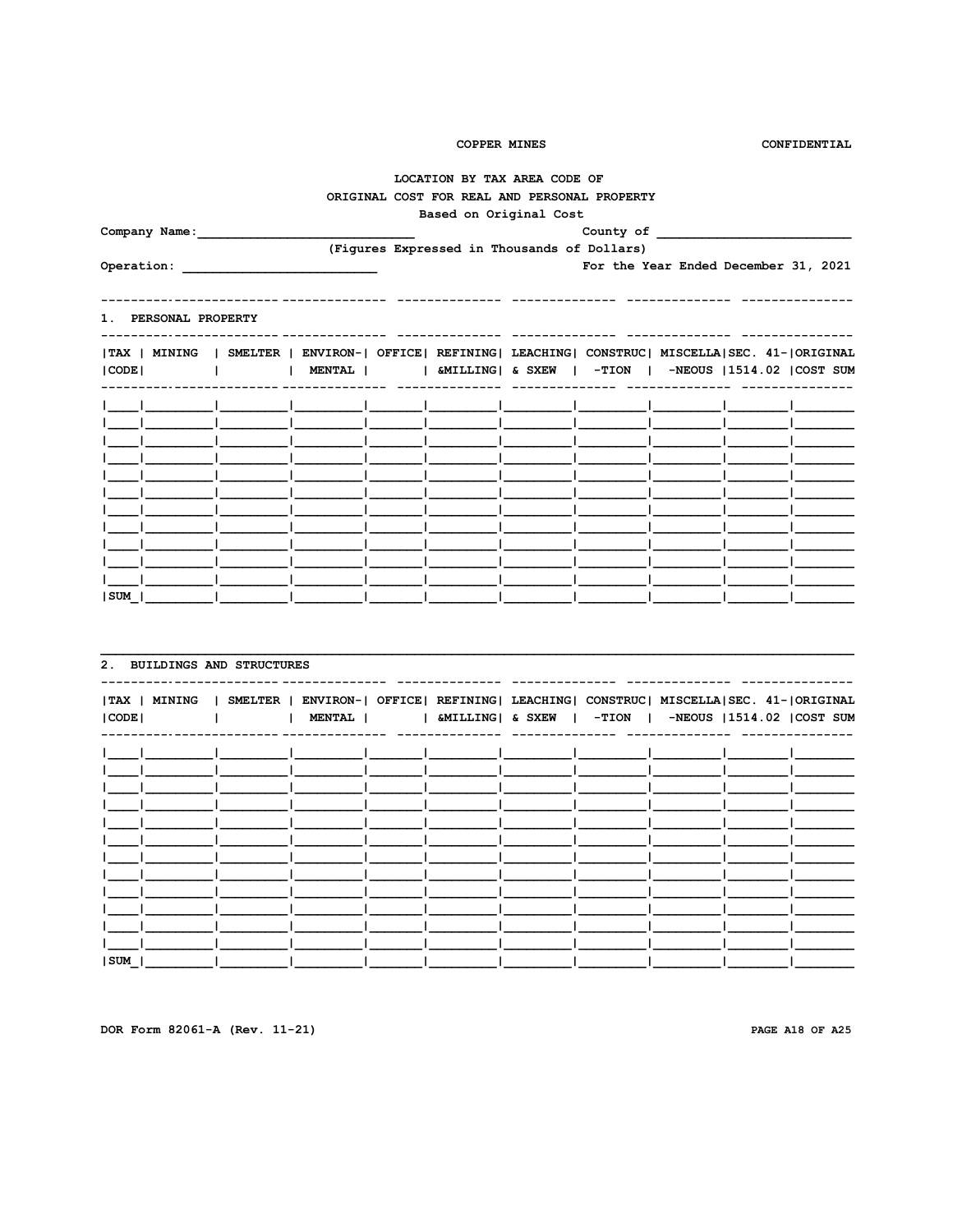|                                                                                                                                                                                                                                                                                                                                                                                                           | <b>COPPER MINES</b> | SUPPLIES INVENTORY SCHEDULE            | CONFIDENTIAL                                                                                                                                                                                                                   |  |  |
|-----------------------------------------------------------------------------------------------------------------------------------------------------------------------------------------------------------------------------------------------------------------------------------------------------------------------------------------------------------------------------------------------------------|---------------------|----------------------------------------|--------------------------------------------------------------------------------------------------------------------------------------------------------------------------------------------------------------------------------|--|--|
|                                                                                                                                                                                                                                                                                                                                                                                                           |                     |                                        | County of the country of the country of the country of the country of the country of the country of the country of the country of the country of the country of the country of the country of the country of the country of th |  |  |
|                                                                                                                                                                                                                                                                                                                                                                                                           |                     | Based on Original Acquisition Cost     |                                                                                                                                                                                                                                |  |  |
|                                                                                                                                                                                                                                                                                                                                                                                                           |                     |                                        | For the Year Ended December 31, 2021                                                                                                                                                                                           |  |  |
| SUPPLY CATEGORY   ORIGINAL COST   ORIGINAL COST   ORIGINAL COST OF  ORIGINAL COST LESS                                                                                                                                                                                                                                                                                                                    |                     |                                        | OF ALL SUPPLIES   CONSUMABLES   SALVAGE ITEMS   CONSUMABLE & SALVAGE                                                                                                                                                           |  |  |
|                                                                                                                                                                                                                                                                                                                                                                                                           |                     |                                        |                                                                                                                                                                                                                                |  |  |
|                                                                                                                                                                                                                                                                                                                                                                                                           |                     |                                        |                                                                                                                                                                                                                                |  |  |
| LEACH, SXEW  and $\vert$ and $\vert$ and $\vert$ and $\vert$ and $\vert$ and $\vert$ and $\vert$ and $\vert$ and $\vert$ and $\vert$ and $\vert$ and $\vert$ and $\vert$ and $\vert$ and $\vert$ and $\vert$ and $\vert$ and $\vert$ and $\vert$ and $\vert$ and $\vert$ and $\vert$ a                                                                                                                    |                     |                                        |                                                                                                                                                                                                                                |  |  |
| SMELTER.                                                                                                                                                                                                                                                                                                                                                                                                  |                     |                                        |                                                                                                                                                                                                                                |  |  |
|                                                                                                                                                                                                                                                                                                                                                                                                           |                     |                                        |                                                                                                                                                                                                                                |  |  |
|                                                                                                                                                                                                                                                                                                                                                                                                           |                     |                                        |                                                                                                                                                                                                                                |  |  |
| $\texttt{OFFICE} \ldots \ldots \ldots \ldots \vdots \qquad \qquad   \qquad \qquad  $                                                                                                                                                                                                                                                                                                                      |                     |                                        |                                                                                                                                                                                                                                |  |  |
|                                                                                                                                                                                                                                                                                                                                                                                                           |                     |                                        |                                                                                                                                                                                                                                |  |  |
| TOTAL COST                                                                                                                                                                                                                                                                                                                                                                                                |                     |                                        |                                                                                                                                                                                                                                |  |  |
| ORIGINAL COST-QUALIFYING ENVIRONMENTAL TECHNOLOGY (ARS SECTION 41-1514.02) INVENTORY-\$<br>(ALSO INCLUDE THIS INVENTORY IN THE APPROPRIATE CATEGORY IN THE ORIGINAL COST OF ALL SUPPLIES ABOVE)<br>REPORT ORIGINAL COST BEFORE ALLOWANCES FOR DETERIORATION, DEPRECIATION OR SALVAGE. SALVAGE ITEMS DO<br>NOT INCLUDE INSURANCE OR INACTIVE PARTS. CONSUMABLES INCLUDE DIESEL FUEL, REAGENTS, TIRES, ETC. |                     |                                        |                                                                                                                                                                                                                                |  |  |
|                                                                                                                                                                                                                                                                                                                                                                                                           |                     | CONSTRUCTION WORK IN PROGRESS SCHEDULE |                                                                                                                                                                                                                                |  |  |

| <b>DESCRIPTION</b>                                                                       | USE      | <b>DATE</b>         | DATE OF         | TOTAL PROJECTED   CAPITAL                                             |                      |
|------------------------------------------------------------------------------------------|----------|---------------------|-----------------|-----------------------------------------------------------------------|----------------------|
| OF PROJECT                                                                               | CATEGORY | <b>CONSTRUCTION</b> | <b>EXPECTED</b> | CAPITAL COST<br>$\mathbf{L}$                                          | <b>I EXPENDED TO</b> |
|                                                                                          |          | <b>STARTED</b>      | COMPLETION      | <b>FOR PROJECT</b><br>$\mathbf{L}$                                    | DATE ON PROJECT      |
|                                                                                          |          |                     |                 |                                                                       |                      |
|                                                                                          |          |                     |                 |                                                                       |                      |
|                                                                                          |          |                     |                 |                                                                       |                      |
|                                                                                          |          |                     |                 |                                                                       |                      |
|                                                                                          |          |                     |                 |                                                                       |                      |
| ALL OTHER PROJECTS                                                                       |          |                     |                 |                                                                       |                      |
|                                                                                          |          |                     |                 | QUALIFYING ENVIRONMENTAL TECHNOLOGY (ARS SECTION 41-1514.02) PROPERTY |                      |
|                                                                                          |          |                     |                 |                                                                       |                      |
|                                                                                          |          |                     |                 |                                                                       |                      |
|                                                                                          |          |                     |                 |                                                                       |                      |
|                                                                                          |          |                     |                 |                                                                       |                      |
| COLUMN TOTALS                                                                            |          |                     |                 |                                                                       |                      |
| LIST INDIVIDUAL PROJECTS IF COST IN EXCESS OF \$3 MILLION EXPENDED AS OF VALUATION DATE. |          |                     |                 |                                                                       |                      |

**LIST INDIVIDUAL PROJECTS IF COST IN EXCESS OF \$3 MILLION EXPENDED AS OF VALUATION DATE. INCLUDE PROJECTS WITH COST OF LESS THAN \$3 MILLION IN ALL OTHER PROJECTS SECTION COLUMN TOTALS UNDER 'CAPITAL EXPENDED TO DATE' SHOULD EQUAL THE AMOUNT REPORTED ON PAGE 18 FOR CONSTRUCTION IN BOTH PERSONAL PROPERTY AND IMPROVEMENT SECTIONS. 'USE CATEGORY' REFERS TO TYPE OF OPERATION SUCH AS MINE, MILL, SMELTER, ENVIRONMENTAL, OFFICE, REFINERY AND BUILDINGS, STRUCTURES AND IMPROVEMENTS.**

**DOR Form 82061-A (Rev. 11-21) PAGE A19 OF A25**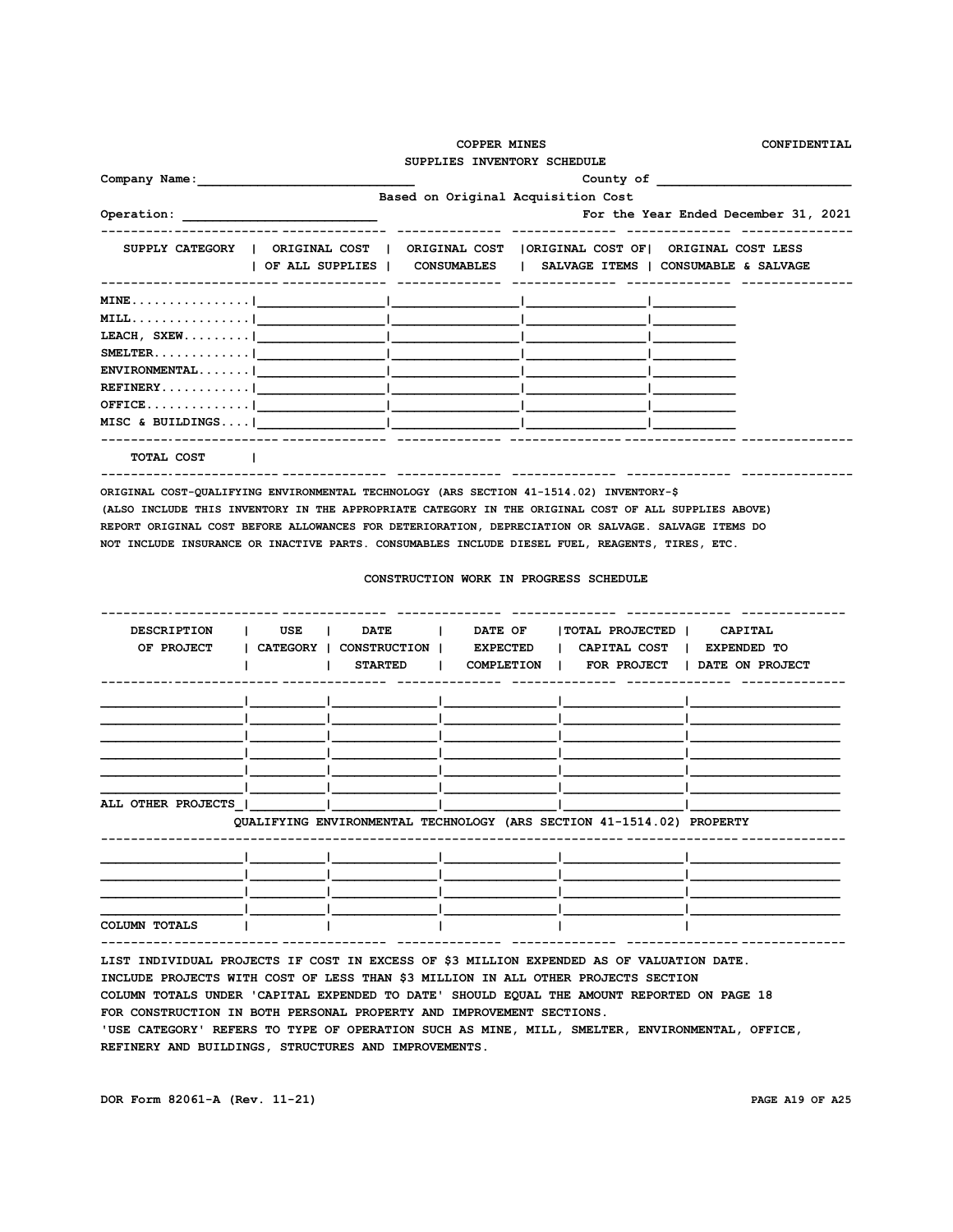#### **COPPER MINES**

### **LEASED EQUIPMENT SCHEDULE**

| Company Name:                                                                                           |  |        |  |        |  |            |  | County of                                         |                                      |
|---------------------------------------------------------------------------------------------------------|--|--------|--|--------|--|------------|--|---------------------------------------------------|--------------------------------------|
| Operation:                                                                                              |  |        |  |        |  |            |  |                                                   | For the Year Ended December 31, 2021 |
| DESCRIPTION LIFE   SERIAL   OWNER OR   LEASE TERMS   PURPOSE   LEASE   LEASE   ORIGINAL<br>$\mathsf{I}$ |  | NUMBER |  | LESSOR |  | START  END |  | --------------------------<br>  PAYMENT   EXPENSE | COST                                 |
|                                                                                                         |  |        |  |        |  |            |  |                                                   |                                      |
|                                                                                                         |  |        |  |        |  |            |  |                                                   |                                      |
|                                                                                                         |  |        |  |        |  |            |  |                                                   |                                      |
|                                                                                                         |  |        |  |        |  |            |  |                                                   |                                      |
|                                                                                                         |  |        |  |        |  |            |  |                                                   |                                      |
|                                                                                                         |  |        |  |        |  |            |  |                                                   |                                      |
|                                                                                                         |  |        |  |        |  |            |  |                                                   |                                      |
|                                                                                                         |  |        |  |        |  |            |  |                                                   |                                      |
|                                                                                                         |  |        |  |        |  |            |  |                                                   |                                      |
|                                                                                                         |  |        |  |        |  |            |  |                                                   |                                      |
|                                                                                                         |  |        |  |        |  |            |  |                                                   |                                      |
|                                                                                                         |  |        |  |        |  |            |  |                                                   |                                      |
|                                                                                                         |  |        |  |        |  |            |  |                                                   |                                      |
|                                                                                                         |  |        |  |        |  |            |  |                                                   |                                      |
|                                                                                                         |  |        |  |        |  |            |  |                                                   |                                      |
|                                                                                                         |  |        |  |        |  |            |  |                                                   |                                      |
|                                                                                                         |  |        |  |        |  |            |  |                                                   |                                      |
|                                                                                                         |  |        |  |        |  |            |  |                                                   |                                      |
|                                                                                                         |  |        |  |        |  |            |  |                                                   |                                      |
|                                                                                                         |  |        |  |        |  |            |  |                                                   |                                      |
|                                                                                                         |  |        |  |        |  |            |  |                                                   |                                      |
|                                                                                                         |  |        |  |        |  |            |  |                                                   |                                      |
|                                                                                                         |  |        |  |        |  |            |  |                                                   |                                      |
|                                                                                                         |  |        |  |        |  |            |  |                                                   |                                      |
|                                                                                                         |  |        |  |        |  |            |  |                                                   |                                      |
|                                                                                                         |  |        |  |        |  |            |  |                                                   |                                      |
|                                                                                                         |  |        |  |        |  |            |  |                                                   |                                      |
|                                                                                                         |  |        |  |        |  |            |  |                                                   |                                      |
|                                                                                                         |  |        |  |        |  |            |  |                                                   |                                      |
|                                                                                                         |  |        |  |        |  |            |  |                                                   |                                      |
|                                                                                                         |  |        |  |        |  |            |  |                                                   |                                      |
|                                                                                                         |  |        |  |        |  |            |  |                                                   |                                      |
| PURPOSE REFERS TO REPLACEMENT--R, EXPANSION--X, OR ENVIRONMENTAL--E                                     |  |        |  |        |  |            |  |                                                   |                                      |

**LIFE REFERS TO ECONOMIC LIFE IN YEARS**

**REPORT ALL LEASED EQUIPMENT ON THE PROPERTY AS OF THE LIEN DATE (INCLUDING SHORT AND LONG TERM LEASES ATTACH ADDITIONAL SCHEDULES IF NECESSARY**

**DOR Form 82061-A (Rev. 11-21) PAGE A20 OF A25**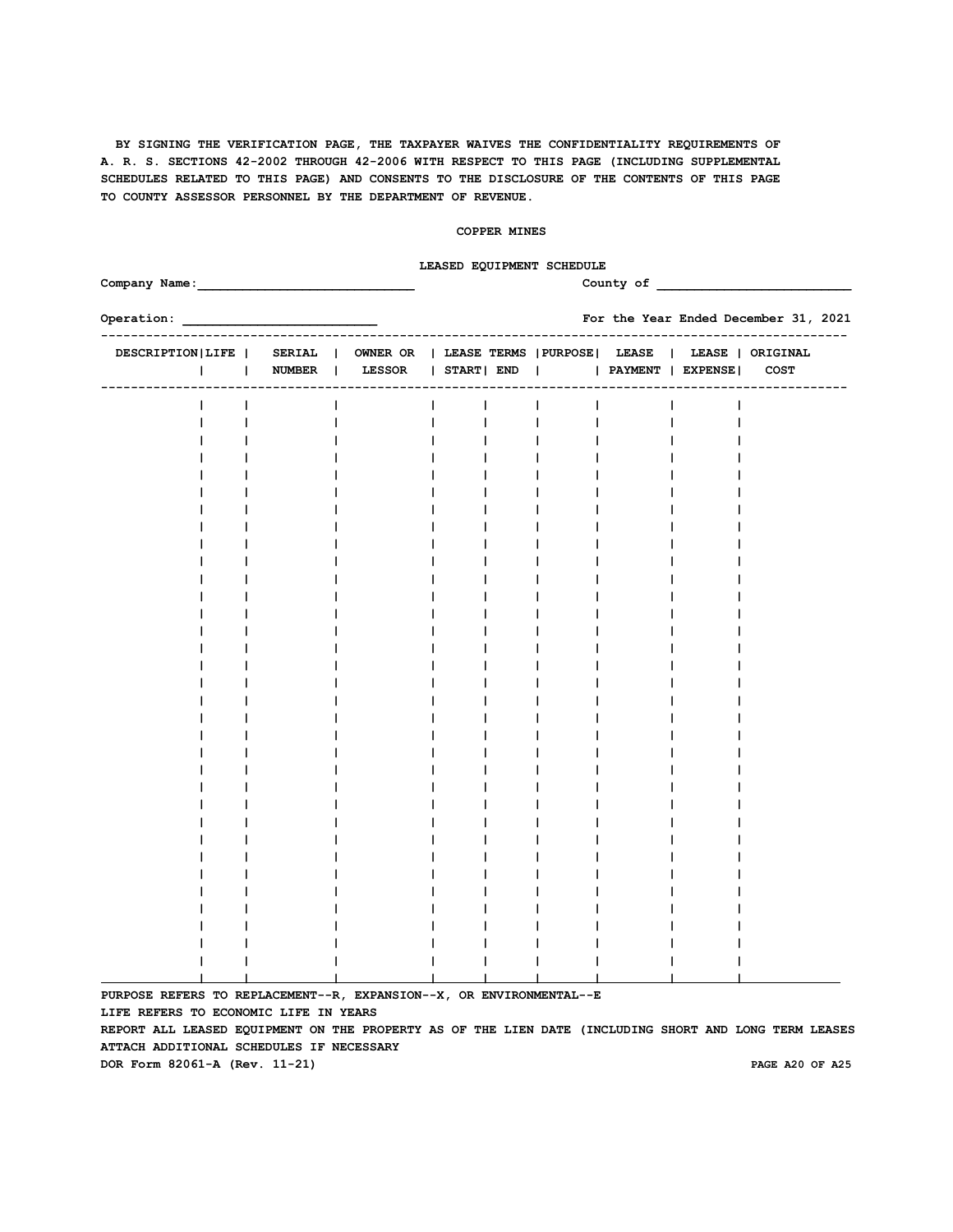#### **COPPER MINES**

# **LEASED EQUIPMENT SCHEDULE**

| Company Name:      |                                |                                                             | County of |  |  |                                      |       |                  |  |  |  |
|--------------------|--------------------------------|-------------------------------------------------------------|-----------|--|--|--------------------------------------|-------|------------------|--|--|--|
| Operation:         |                                |                                                             |           |  |  | For the Year Ended December 31, 2021 |       |                  |  |  |  |
| DESCRIPTION   LIFE | <b>SERIAL</b><br><b>NUMBER</b> | OWNER OR   LEASE TERMS   PURPOSE   LEASE  <br><b>LESSOR</b> |           |  |  | START  END       PAYMENT   EXPENSE   | LEASE | ORIGINAL<br>COST |  |  |  |
|                    |                                |                                                             |           |  |  |                                      |       |                  |  |  |  |
|                    |                                |                                                             |           |  |  |                                      |       |                  |  |  |  |
|                    |                                |                                                             |           |  |  |                                      |       |                  |  |  |  |
|                    |                                |                                                             |           |  |  |                                      |       |                  |  |  |  |
|                    |                                |                                                             |           |  |  |                                      |       |                  |  |  |  |
|                    |                                |                                                             |           |  |  |                                      |       |                  |  |  |  |
|                    |                                |                                                             |           |  |  |                                      |       |                  |  |  |  |
|                    |                                |                                                             |           |  |  |                                      |       |                  |  |  |  |
|                    |                                |                                                             |           |  |  |                                      |       |                  |  |  |  |
|                    |                                |                                                             |           |  |  |                                      |       |                  |  |  |  |
|                    |                                |                                                             |           |  |  |                                      |       |                  |  |  |  |

### **QUALIFYING ENVIRONMENTAL TECHNOLOGY (ARS SECTION 41-1514.02) PROPERTY**

| DESCRIPTION   LIFE |  |  | SERIAL   OWNER OR   LEASE TERMS   PURPOSE   LEASE   LEASE   ORIGINAL<br>NUMBER   LESSOR   START  END     PAYMENT   EXPENSE  COST |  |  |  |  |
|--------------------|--|--|----------------------------------------------------------------------------------------------------------------------------------|--|--|--|--|
|                    |  |  |                                                                                                                                  |  |  |  |  |
|                    |  |  |                                                                                                                                  |  |  |  |  |
|                    |  |  |                                                                                                                                  |  |  |  |  |
|                    |  |  |                                                                                                                                  |  |  |  |  |
|                    |  |  |                                                                                                                                  |  |  |  |  |
|                    |  |  |                                                                                                                                  |  |  |  |  |
|                    |  |  |                                                                                                                                  |  |  |  |  |
|                    |  |  |                                                                                                                                  |  |  |  |  |
|                    |  |  |                                                                                                                                  |  |  |  |  |
|                    |  |  |                                                                                                                                  |  |  |  |  |
|                    |  |  |                                                                                                                                  |  |  |  |  |
|                    |  |  |                                                                                                                                  |  |  |  |  |
|                    |  |  |                                                                                                                                  |  |  |  |  |
|                    |  |  |                                                                                                                                  |  |  |  |  |

**PURPOSE REFERS TO REPLACEMENT--R, EXPANSION--X, OR ENVIRONMENTAL--E**

**LIFE REFERS TO ECONOMIC LIFE IN YEARS**

**REPORT ALL LEASED EQUIPMENT ON THE PROPERTY AS OF THE LIEN DATE (INCLUDING SHORT AND LONG TERM LEASES ATTACH ADDITIONAL SCHEDULES IF NECESSARY**

**DOR Form 82061-A (Rev. 11-21) PAGE A21 OF A25**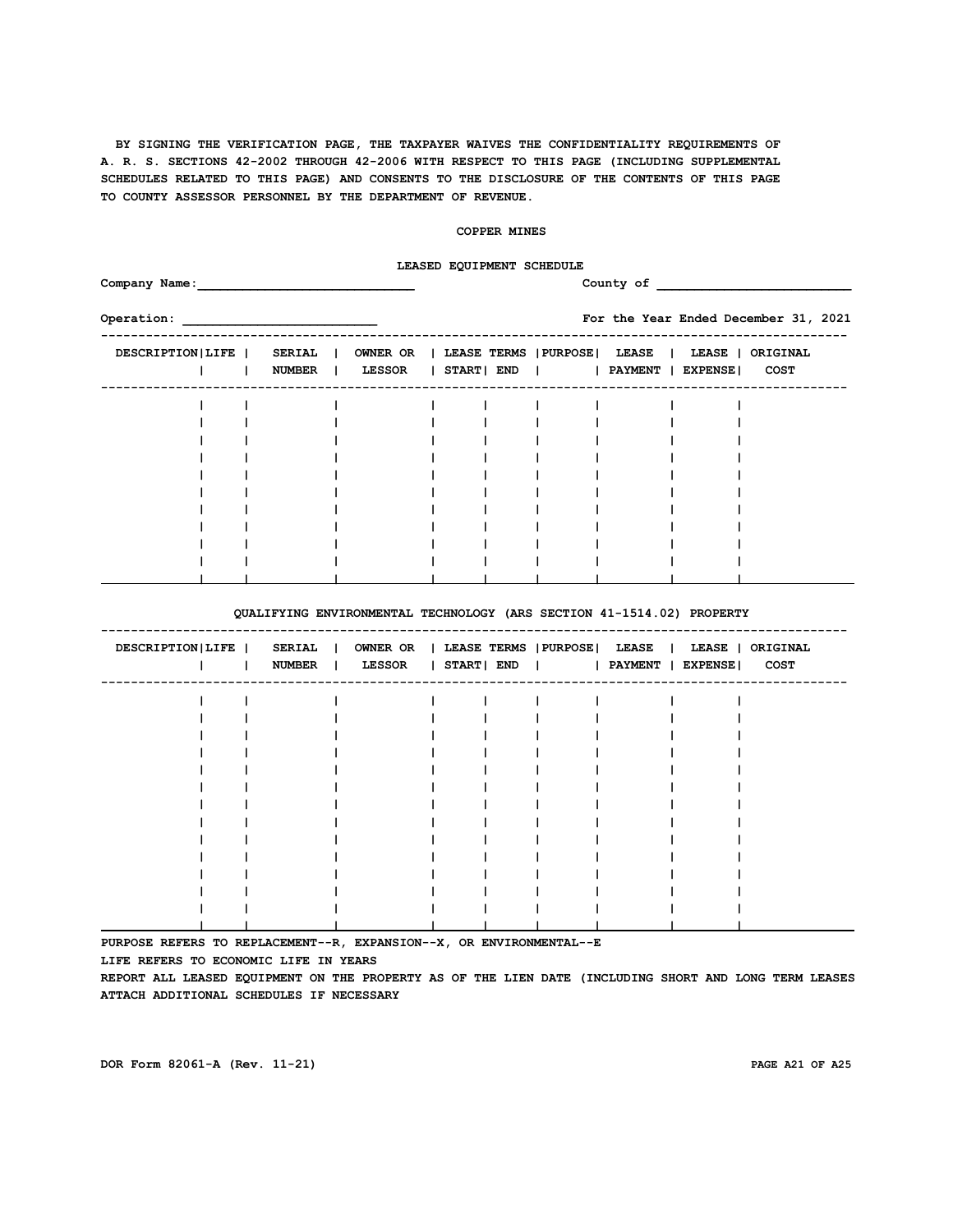## **COPPER MINES**

|                                              |                                                                                                 | LEASED LANDS SCHEDULE<br>County of |                               |                                      |  |  |  |  |  |  |
|----------------------------------------------|-------------------------------------------------------------------------------------------------|------------------------------------|-------------------------------|--------------------------------------|--|--|--|--|--|--|
|                                              |                                                                                                 |                                    |                               | For the Year Ended December 31, 2021 |  |  |  |  |  |  |
| <b>LEASE TYPE</b><br>$\Box$<br><b>NUMBER</b> | DESCRIPTION & LOCATION   ACREAGE   ANNUAL PAYMENT   TERM OF LEASE<br>  SECTION, TOWNSHIP, RANGE |                                    | <b>College</b>                | IN YEARS<br>$\mathbf{1}$             |  |  |  |  |  |  |
|                                              | -----------                                                                                     | -------                            | _____________________________ | ------                               |  |  |  |  |  |  |
|                                              |                                                                                                 |                                    |                               |                                      |  |  |  |  |  |  |
|                                              |                                                                                                 |                                    |                               |                                      |  |  |  |  |  |  |
|                                              |                                                                                                 |                                    |                               |                                      |  |  |  |  |  |  |
|                                              |                                                                                                 |                                    |                               |                                      |  |  |  |  |  |  |
|                                              |                                                                                                 |                                    |                               |                                      |  |  |  |  |  |  |
|                                              |                                                                                                 |                                    |                               |                                      |  |  |  |  |  |  |
|                                              |                                                                                                 |                                    |                               |                                      |  |  |  |  |  |  |
|                                              |                                                                                                 |                                    |                               |                                      |  |  |  |  |  |  |
|                                              |                                                                                                 |                                    |                               |                                      |  |  |  |  |  |  |
|                                              |                                                                                                 |                                    |                               |                                      |  |  |  |  |  |  |
|                                              |                                                                                                 |                                    |                               |                                      |  |  |  |  |  |  |
|                                              |                                                                                                 |                                    |                               |                                      |  |  |  |  |  |  |
|                                              |                                                                                                 |                                    |                               |                                      |  |  |  |  |  |  |
|                                              |                                                                                                 |                                    |                               |                                      |  |  |  |  |  |  |
|                                              |                                                                                                 |                                    |                               |                                      |  |  |  |  |  |  |
|                                              |                                                                                                 |                                    |                               |                                      |  |  |  |  |  |  |
|                                              |                                                                                                 |                                    |                               |                                      |  |  |  |  |  |  |
|                                              |                                                                                                 |                                    |                               |                                      |  |  |  |  |  |  |
|                                              |                                                                                                 |                                    |                               |                                      |  |  |  |  |  |  |
|                                              |                                                                                                 |                                    |                               |                                      |  |  |  |  |  |  |
|                                              |                                                                                                 |                                    |                               |                                      |  |  |  |  |  |  |
|                                              |                                                                                                 |                                    |                               |                                      |  |  |  |  |  |  |

**DOR Form 82061-A (Rev. 11-21) PAGE A22 OF A25**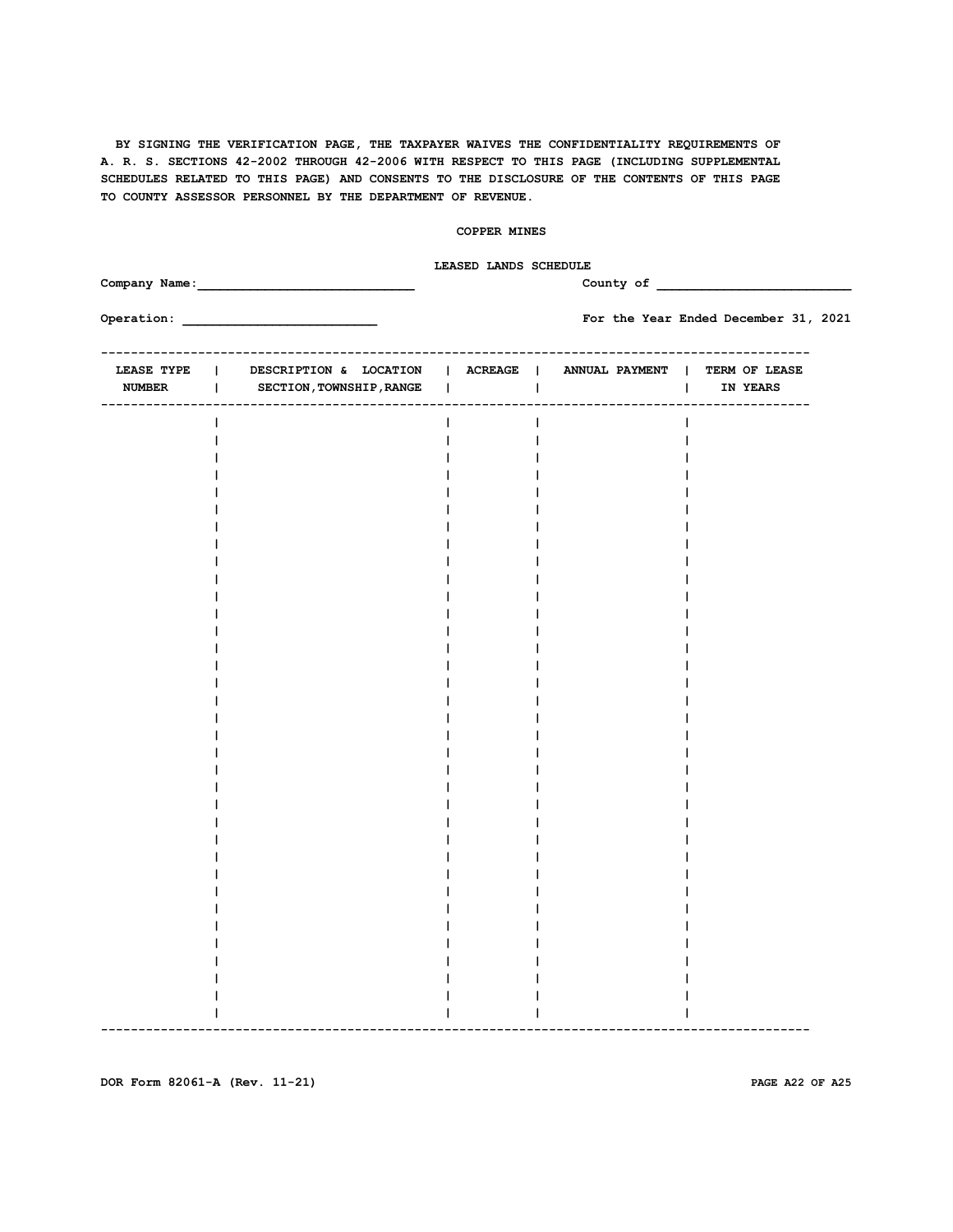## **COPPER MINES**

|  |               | NON-OPERATING LAND, IMPROVEMENTS AND PERSONAL PROPERTY |                |                                                                              |          |                                       |              |  |  |
|--|---------------|--------------------------------------------------------|----------------|------------------------------------------------------------------------------|----------|---------------------------------------|--------------|--|--|
|  | Company Name: |                                                        |                |                                                                              |          | County of the county of the county of |              |  |  |
|  |               |                                                        |                |                                                                              |          | For the Year Ended December 31, 2021  |              |  |  |
|  |               |                                                        |                | COUNTY   TAX AREA  ASSESSOR PARCEL NUMBER   DESCRIPTION OF   FULL CASH VALUE |          |                                       |              |  |  |
|  |               |                                                        |                | CODE   BOOK   MAP   PARCEL                                                   | PROPERTY |                                       | $\mathbf{I}$ |  |  |
|  | $\mathbf{I}$  | and the later<br>$\mathcal{L}$                         | $\blacksquare$ | 1                                                                            |          |                                       |              |  |  |
|  |               | $\mathbf{L}$<br>$\blacksquare$                         | $\mathbf{I}$   |                                                                              |          |                                       |              |  |  |
|  |               | $\mathbf{I}$                                           | 1              |                                                                              |          |                                       |              |  |  |
|  |               | I.<br>$\mathbf{I}$                                     |                |                                                                              |          |                                       |              |  |  |
|  |               | $\mathbf{I}$                                           |                |                                                                              |          |                                       |              |  |  |
|  |               | $\mathbf{I}$                                           |                |                                                                              |          |                                       |              |  |  |
|  |               | T                                                      |                |                                                                              |          |                                       |              |  |  |
|  |               |                                                        |                |                                                                              |          |                                       |              |  |  |
|  |               | L                                                      |                |                                                                              |          |                                       |              |  |  |
|  |               |                                                        |                |                                                                              |          |                                       |              |  |  |
|  |               |                                                        |                |                                                                              |          |                                       |              |  |  |
|  |               |                                                        |                |                                                                              |          |                                       |              |  |  |
|  |               |                                                        |                |                                                                              |          |                                       |              |  |  |
|  |               |                                                        |                |                                                                              |          |                                       |              |  |  |
|  |               |                                                        |                |                                                                              |          |                                       |              |  |  |
|  |               | L<br>Ι.                                                |                |                                                                              |          |                                       |              |  |  |
|  |               |                                                        |                |                                                                              |          |                                       |              |  |  |
|  |               |                                                        |                |                                                                              |          |                                       |              |  |  |
|  |               |                                                        |                |                                                                              |          |                                       |              |  |  |
|  |               |                                                        |                |                                                                              |          |                                       |              |  |  |
|  |               |                                                        |                |                                                                              |          |                                       |              |  |  |
|  |               |                                                        |                |                                                                              |          |                                       |              |  |  |
|  |               |                                                        |                |                                                                              |          |                                       |              |  |  |
|  |               | Ш                                                      |                |                                                                              |          |                                       |              |  |  |
|  |               |                                                        |                |                                                                              |          |                                       |              |  |  |
|  |               |                                                        |                |                                                                              |          |                                       |              |  |  |
|  |               |                                                        |                |                                                                              |          |                                       |              |  |  |
|  |               |                                                        |                |                                                                              |          |                                       |              |  |  |
|  |               |                                                        |                |                                                                              |          |                                       |              |  |  |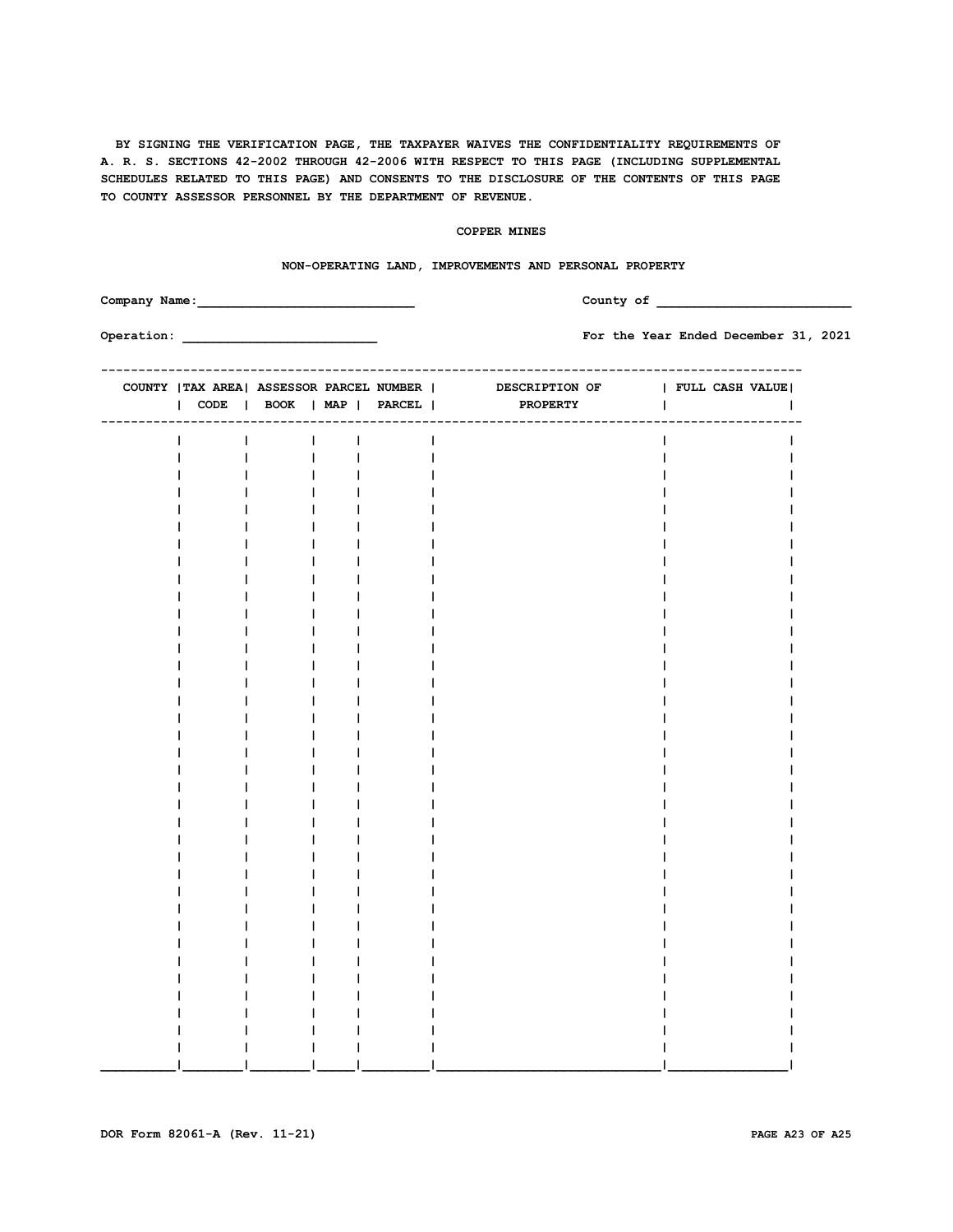**Company Name:\_\_\_\_\_\_\_\_\_\_\_\_\_\_\_\_\_\_\_\_\_\_\_\_\_\_\_\_\_ For the Year Ended December 31, 2021**

**CONFIDENTIAL**

 **ADDITIONAL INFORMATION**

**List any additional information in the space provided which should be considered in determining the full cash value for this property.**